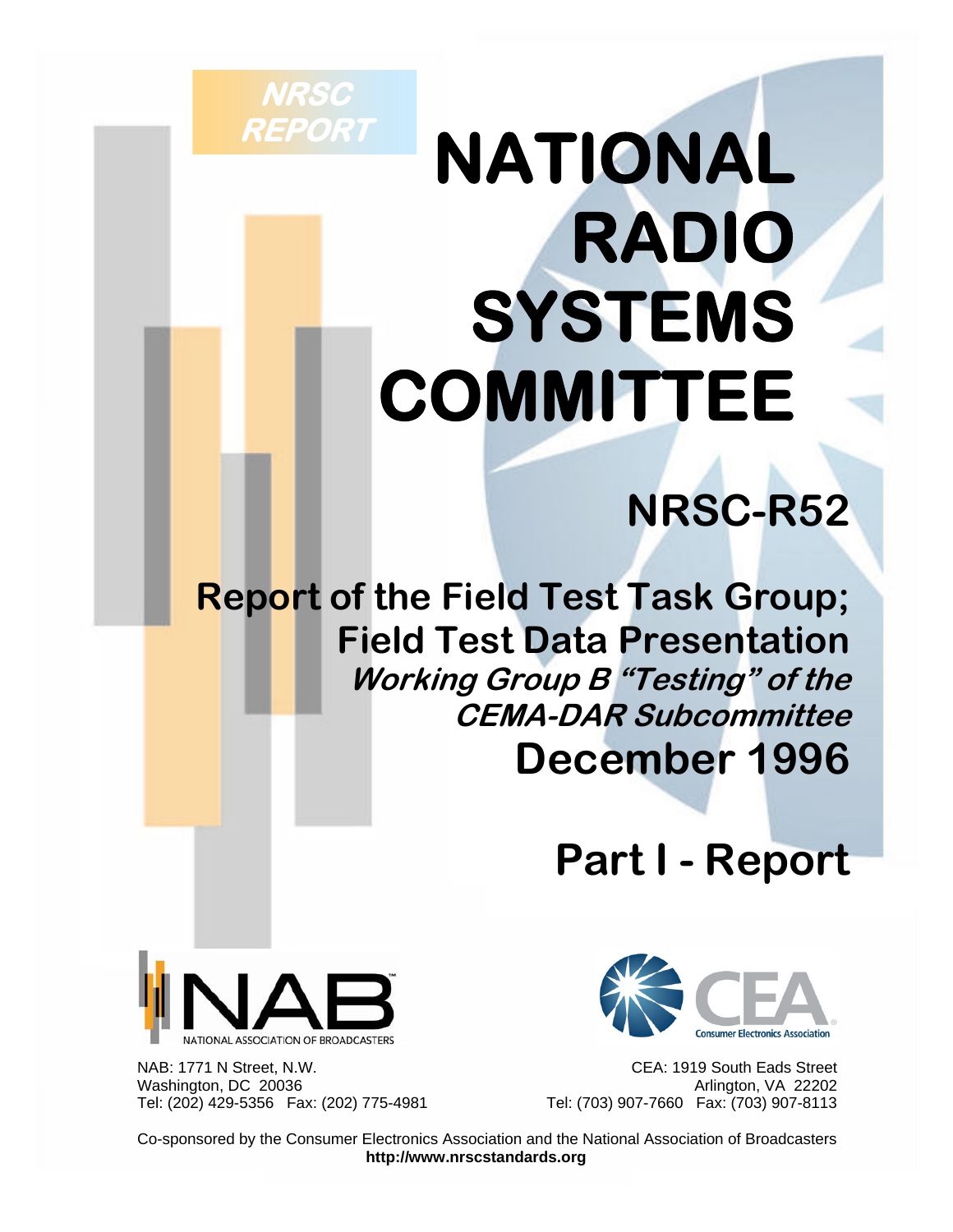#### **NRSC-R52**

#### **NOTICE**

NRSC Standards, Guidelines, Reports and other technical publications are designed to serve the public interest through eliminating misunderstandings between manufacturers and purchasers, facilitating interchangeability and improvement of products, and assisting the purchaser in selecting and obtaining with minimum delay the proper product for his particular need. Existence of such Standards, Guidelines, Reports and other technical publications shall not in any respect preclude any member or nonmember of the Consumer Electronics Association (CEA) or the National Association of Broadcasters (NAB) from manufacturing or selling products not conforming to such Standards, Guidelines, Reports and other technical publications, nor shall the existence of such Standards, Guidelines, Reports and other technical publications preclude their voluntary use by those other than CEA or NAB members, whether to be used either domestically or internationally.

Standards, Guidelines, Reports and other technical publications are adopted by the NRSC in accordance with the NRSC patent policy. By such action, CEA and NAB do not assume any liability to any patent owner, nor do they assume any obligation whatever to parties adopting the Standard, Guideline, Report or other technical publication.

This Guideline does not purport to address all safety problems associated with its use or all applicable regulatory requirements. It is the responsibility of the user of this Guideline to establish appropriate safety and health practices and to determine the applicability of regulatory limitations before its use.

> Published by CONSUMER ELECTRONICS ASSOCIATION Technology & Standards Department 1919 S. Eads St. Arlington, VA 22202

NATIONAL ASSOCIATION OF BROADCASTERS Science and Technology Department 1771 N Street, NW Washington, DC 20036

©2009 CEA & NAB. All rights reserved.

*This document is available free of charge via the NRSC website at www.nrscstandards.org. Republication or further distribution of this document, in whole or in part, requires prior permission of CEA or NAB.*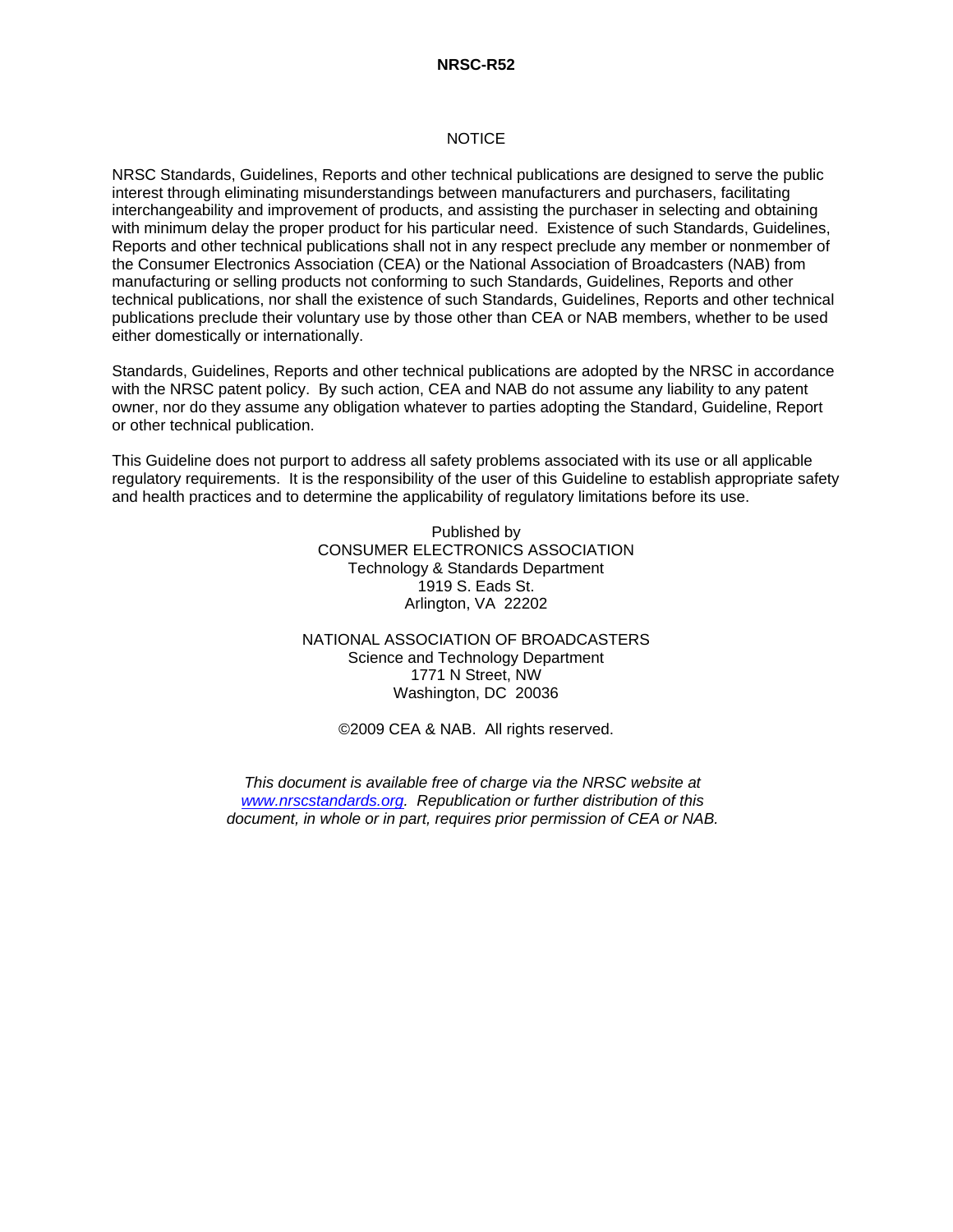#### **NRSC-R52**

#### **FOREWORD**

NRSC-R52, Report of the Field Test Task Group; Field Test Data Presentation Working Group B "Testing" of the CEMA-DAR Subcommittee, documents the results of the digital radio field test program conducted in the 1995-96 time frame by the Digital Audio Radio (DAR) Subcommittee of the Electronic Industries Association (EIA) Consumer Electronics Manufacturers Association (CEMA, precursor to the Consumer Electronics Association).

The NRSC is jointly sponsored by the Consumer Electronics Association and the National Association of Broadcasters. It serves as an industry-wide standards-setting body for technical aspects of terrestrial over-the-air radio broadcasting systems in the United States.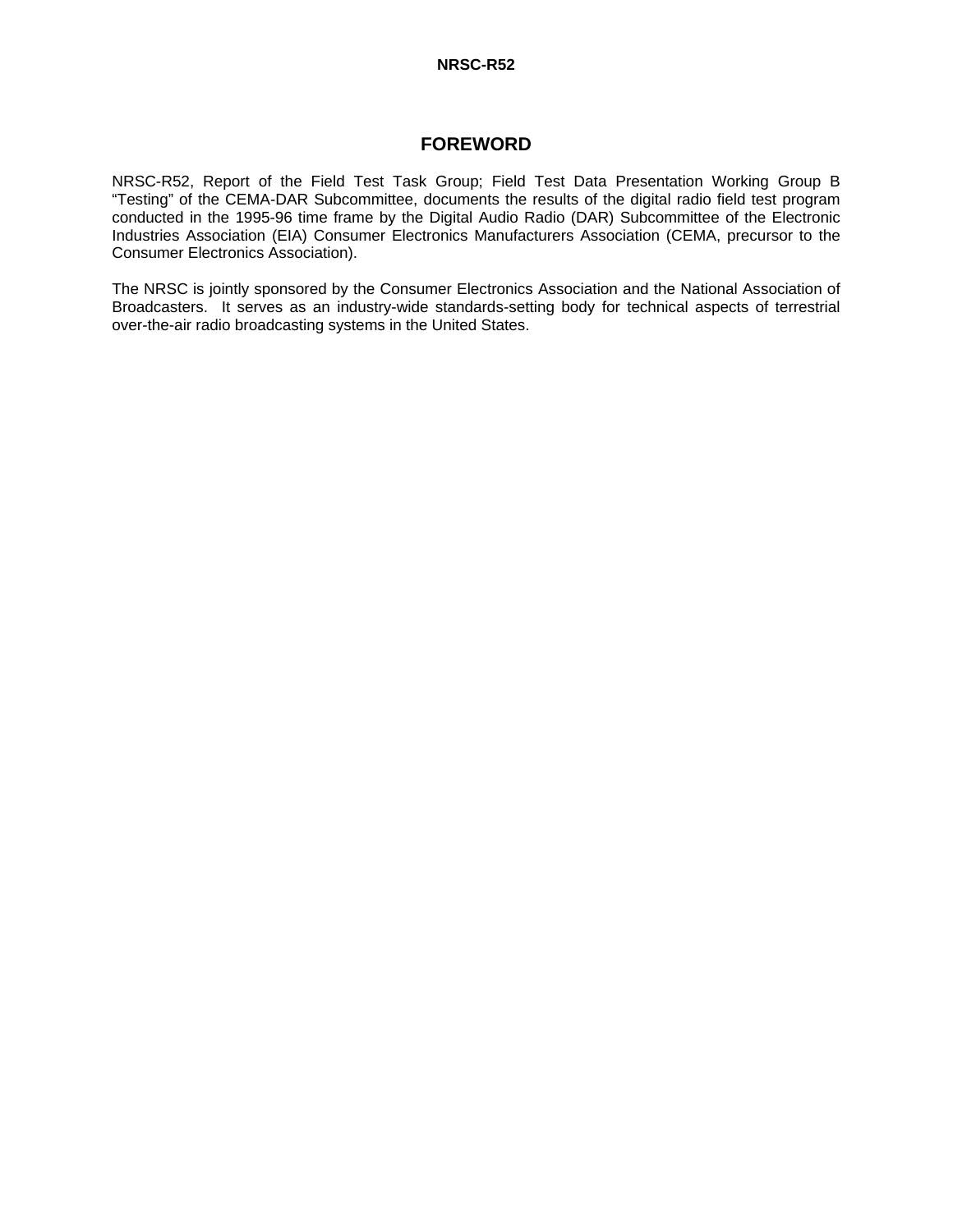# REPORT OF THE FIELD TEST TASK GROUP; FIELD TEST DATA PRESENTATION

December, 1996

**Working Group B "Testing" of the CEMA - DAR Subcommittee** 

### <sup>®</sup> 1996; CONSUMER ELECTRONICS MANUFACTURERS ASSOCIATION a sector of; ELECTRONIC INDUSTRIES ASSOCIATION

Prepared by Lohnes and Culver Washington, D.C. Robert D. Culver, P.E.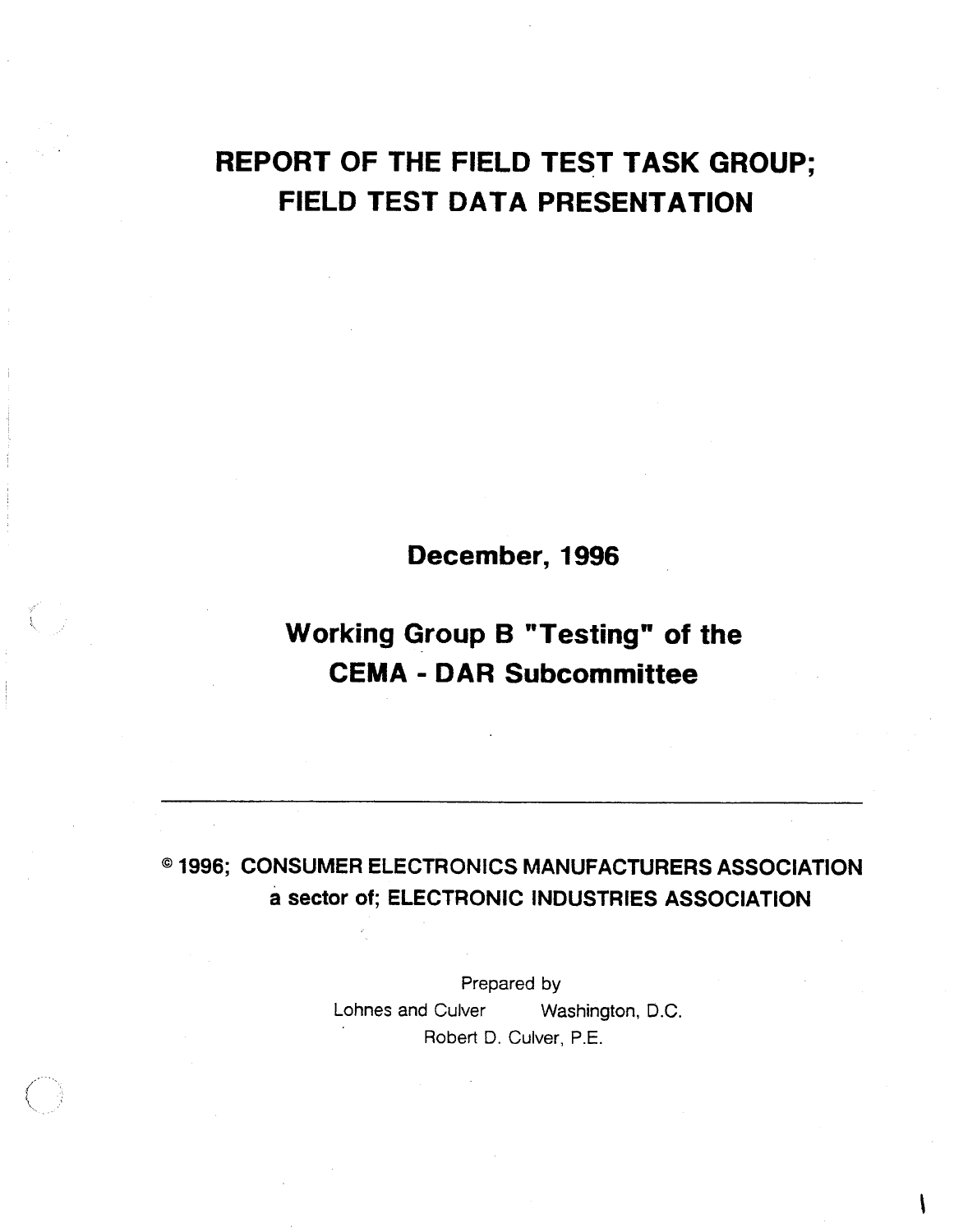(submitted with data to FCC 2/97)

#### ADDENDA AND ERRATA PAGES; REPORT OF THE FIELD TEST TASK GROUP underline indicates changed item

INDEX PAGE, Contents page numbers; revised page attached

TEST ROUTE DATA, NOTE AND COMMENTS; new page attached

## TEST ROUTE DATA, PATH OBSERVATION SUMMARIES; corrected below

| Route "D";<br><b>EU-147</b><br><b>SEU-147</b><br>AT&T | 64,070<br>70,054<br>68,777        | 63,759(99.5)<br>69,751(99.6)<br>63,704(92.6) | 97(0.2)<br><u>164(0.2)</u><br>779(1.1) | 214(0.3)<br><u>139(0.2)</u><br>4294(6.2)            |
|-------------------------------------------------------|-----------------------------------|----------------------------------------------|----------------------------------------|-----------------------------------------------------|
| Route "P";                                            | no changes                        |                                              |                                        |                                                     |
| Route "N::<br><b>EU-147</b><br>AT&T                   | 87,997<br>85,669                  | 67,250(76.4)<br>55,859(65.2)                 | 3,972(4.5)<br>383(0.4)                 | 16,775(19.1)<br>29,427(34.4)                        |
| Route "E":<br><b>EU-147</b><br><b>SEU-147</b><br>AT&T | 97,932<br><u>76,822</u><br>88,991 | 66,711(68.1)<br>36,433(47.4)<br>49,333(55.4) | 2,717(2.8)<br>1,140(1.5)<br>605(0.7)   | 28,504(29.1)<br><u>39,249(51.1)</u><br>39,053(43.9) |
| Route "S";<br>AT&T                                    | 71.795                            | 19,726(27.5)                                 | 4,894(6.8)                             | 47,175(65.7)                                        |
| Route "W";<br>AT&T<br>VOA-JPL                         | 76,968<br>71.416                  | 28,701(37.3)<br>59,492(83.3)                 | 779(1.0)<br><u>1262(1.8)</u>           | 47,458(61.7)<br>10,662(14.9)                        |

APPENDIX F=4, TRANSMISSION SITE LOGS; new page attached

 $\left\langle \cdot, \cdot \right\rangle$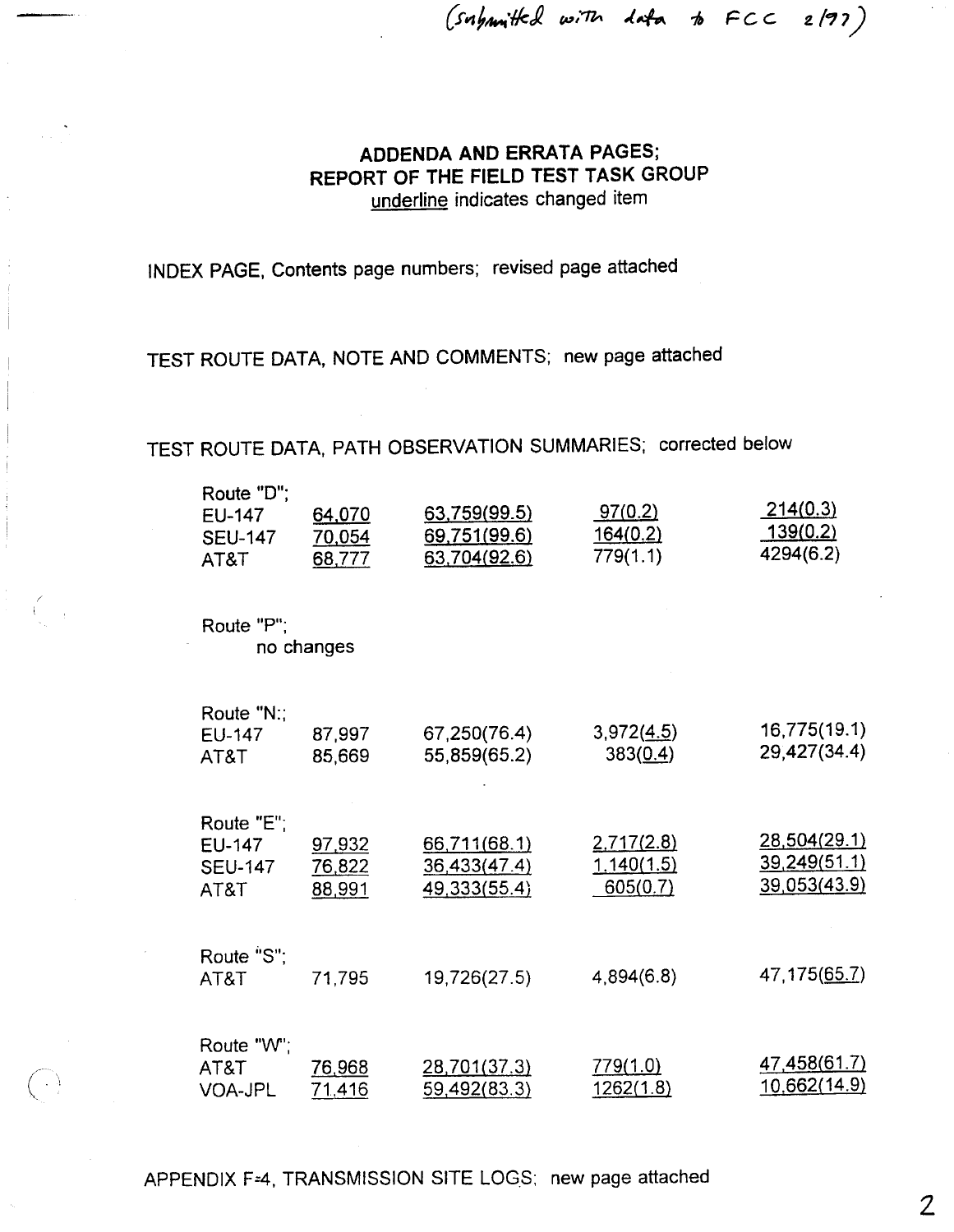#### REPORT OF THE FIELD TEST TASK GROUP; FIELD TEST DATA COLLECTION AND PRESENTATION

#### **CONTENTS**

| <b>INTRODUCTION</b>                             | PAGE 1            |
|-------------------------------------------------|-------------------|
| PROPONENT SYSTEM TESTING                        | PAGE <sub>2</sub> |
| <b>FIELD TEST PLAN</b>                          | PAGE <sub>2</sub> |
| ROUTES AND DISTANCE REFERENCES                  | PAGE <sub>2</sub> |
| DATA COLLECTED - COMUTER DATA                   | PAGE 3            |
| <b>R.F. SIGNAL LEVEL</b>                        | PAGE <sub>3</sub> |
| <b>AUDIO EVENTS</b>                             | PAGE 4            |
| OTHER DATA - COMPUTER DATA RECORD STRUCTURE     | PAGE <sub>4</sub> |
| DATA COLLECTION - NON COMPUTER DATA             | PAGE 5            |
| <b>FIELD TEST PROCEDURES</b>                    | PAGE 7            |
| <b>TRANSMISSION FACILITIES</b>                  | PAGE 7            |
| <b>TEST AND DATA COLLECTION COMPUTER:</b>       |                   |
| SOFTWARE AND HARDWARE                           | PAGE 8            |
| DATA FORMAT                                     | PAGE <sub>9</sub> |
| <b>DATA PRESENTATIONS</b>                       | PAGE 9            |
| OTHER MEASUREMENTS; VHF CO-CHANNEL INTERFERENCE | PAGE 12           |
| DATA PRESENTATION; GENERAL OBSESRVATIONS        | PAGE 13           |
| FURTHER OTENTIAL PROCESSING AND PRESENTATION    | PAGE 13           |
| <b>CONCLUSIONS</b>                              | PAGE 13           |

#### **TEST ROUTE DATA**

PAGE "D" - SAN FRANCISCO DOWNTOWN PATH "P" - SAN FRANCISCO PERIMETER PATH "N" - NORTH BAY PATH "E" - EAST BAY PATH "S" - SOUTH BAY PATH "W" - PENINSULA

 $\mathcal{L}^{\mathcal{E}}_{\mathbf{a}}$ 

#### **APPENDICES**

| <b>APPENDIX A</b> | - EIA-DAR Field Test Plan - Audio Test Segments |
|-------------------|-------------------------------------------------|
| <b>APPENDIX B</b> | - NRSC DAB SUBCOMMITTEE - Long Path Test Routes |
| <b>APPENDIX C</b> | - Field Test R.F. Testbed data                  |
| <b>APPENDIX D</b> | - Audio Event Descriptions                      |
| <b>APPENDIX E</b> | - Field Test Step-by-step Procedure             |
| <b>APPENDIX F</b> | - Test Transmission Facilities                  |
| <b>APPENDIX G</b> | - R.F. Graphical Events - expanded views        |
| <b>APPENDIX H</b> | - VHF Interference Study                        |

- VHF Interference Study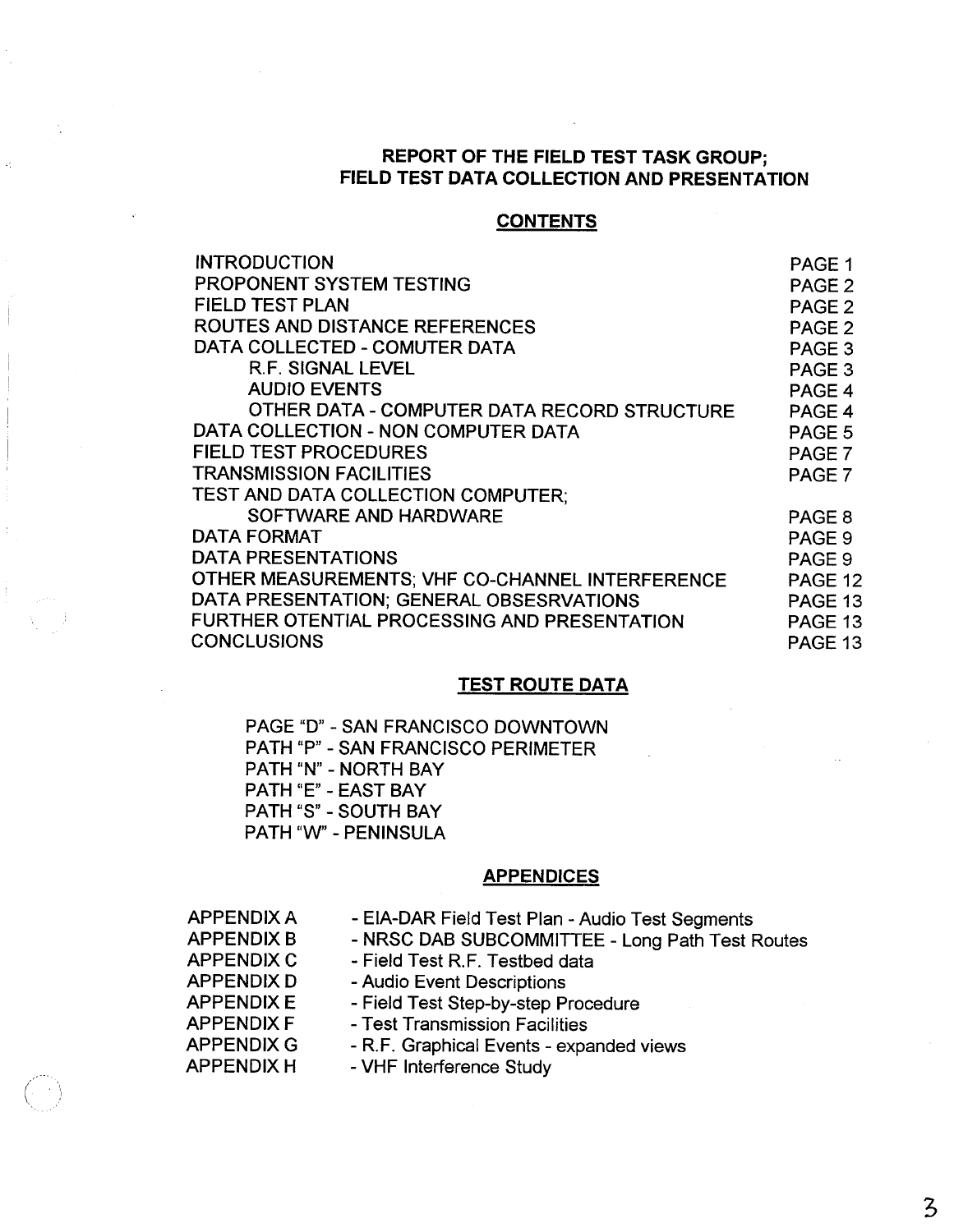$\frac{1}{2}$ 

 $\frac{1}{2}$ 

 $\overline{\phantom{a}}$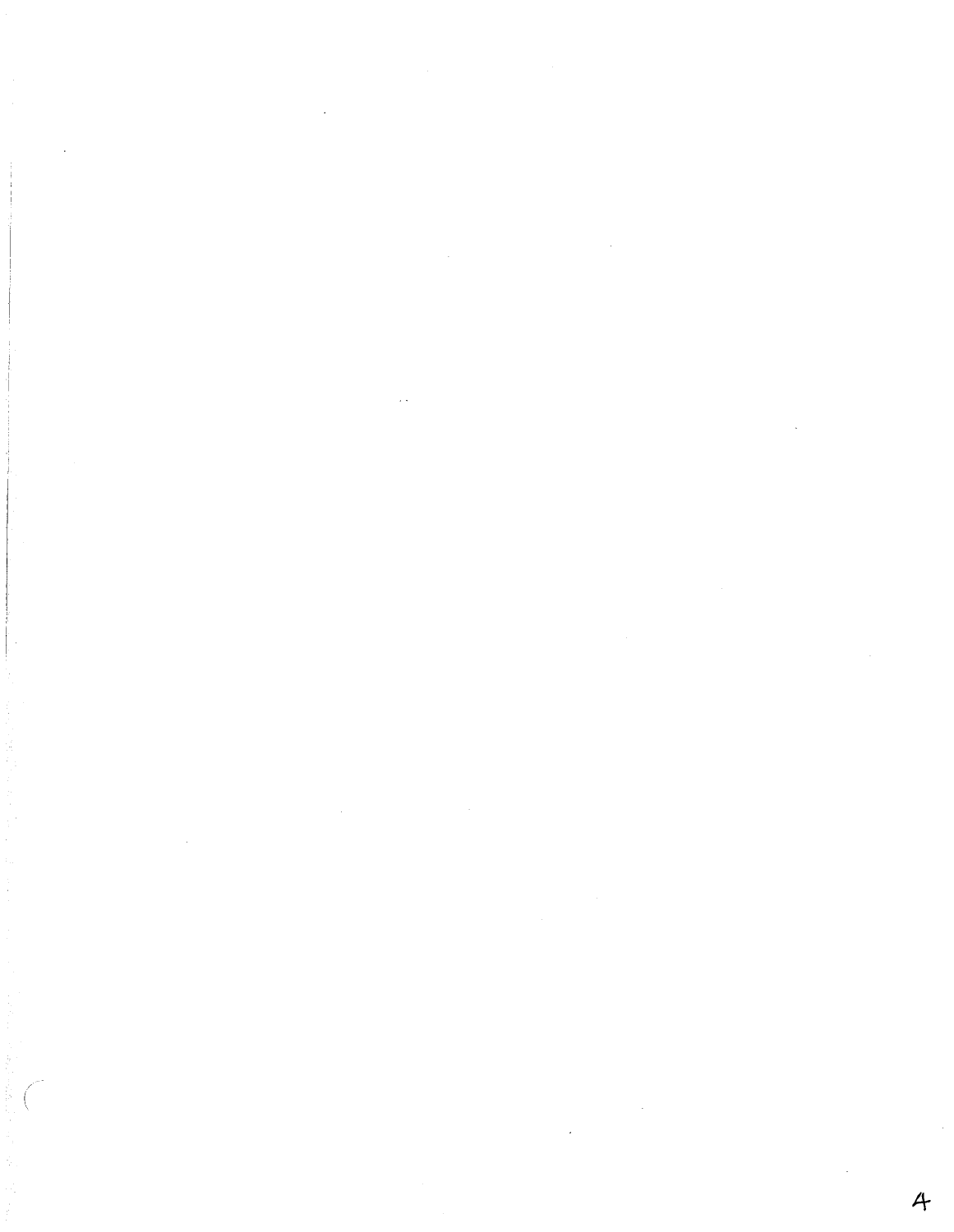#### REPORT OF THE FIELD TEST TASK GROUP; FIELD TEST DATA COLLECTION AND PRESENTATION

Robert D. Culver, Lohnes and Culver, Co-Chairman Bert Goldman, Shamrock Broadcasting, Co-Chairman **EIA-DAR Field Test Task Group** December, 1996

FIELD TEST TASK GROUP, MEMBERS AND PARTICIPANTS Robert D. Culver, P.E., Lohnes and Culver, Co-Chairman Bert Goldman, Shamrock Broadcasting, Co-Chairman

> Bud Aiello, National Public Radio Jeffrey Andrew/Alan Parnau, USADR - CBS Radio Talmage Ball, Bonniville International John Bingham, Amati Communication Corp. Randall Brunts, Delco Electronics Ed Chen/Carl-Erik Sundberg/Nickil Jayant, AT&T Bell Laboratories Michael Chrysochoos/Richard Zerod, Ford Motor Company L. Claudy/J. Marino/D. Laver/D. Wilson, NAB Washington, D.C. Almon Clegg, CCI/Denon Robert Finger, Matsushita Elect. Corp. of America Ann Gallagher/Dr. H. Donald Messer, VOA Ralph Justus, EIA-CEG DAR Subcommittee Tom Keller, EIA-DAR WG-B, Lab Test Manager Andrew Laird, Heritage Media Corporation Dave Londa, EIA-DAR test laboratory manager Anthony Masiello, USADR - CBS Radio Charles Morgan, Susquehanna Radio Corp. Clint Pinkham, EU-147 - Thomson Consumer Electronics Robert Revmond, Nationwide Communications, Inc. Dave Ritchie, SEIKO Telecommunications Systems, Inc. William Ruck, KFOG/KNBR Stanley Salek, Hammett and Eddison Brian Sawyer, DRRI - CBC Engineering Milford Smith, Greater Media Bernee Strom, USA Digital Radio Arv Vaisnys, Jet Propulsion Laboratories A. J. Vigil, USADR Ed Williams, PBS, Alexandria, Virginia

The EIA-DAR Subcommittee acknowledges the valuable support and contributions of the above Task Group members and additional support of Companies who participated in this project, specifically; AT&T Lucent Technologies, BEST Power Products, Bird Electric, Brown Broadcasting, Cablewave, CBS, Chancellor Broadcasting, Delco Electronics, Denon America, Dielectric, ERI, Family Stations, Ford Motor Company, Harris, Philip Kane, Lexicon, NASA-Ames Research Center, NASA-Lewis Research Center, NPR - Bud Aiello, Shamrock Broadcasting, Shively Labs, Thomsen Consumer Electronics, Susquehanna Broadcasting - Bill Ruck, US-NPS - Presidio, and a host of others.

> Prepared by Washington, D.C. Lohnes and Culver December, 1996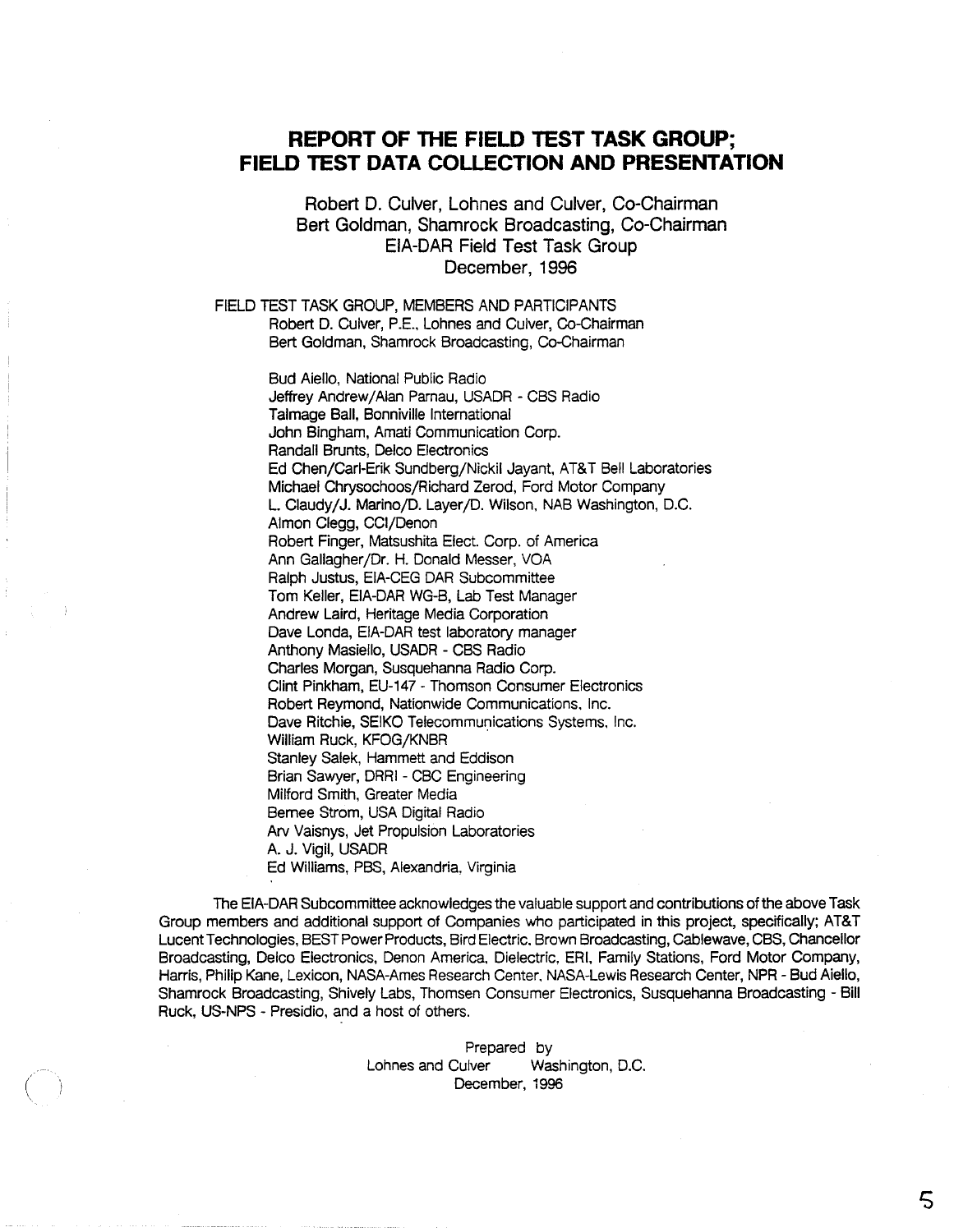### REPORT OF THE FIELD TEST TASK GROUP; **FIELD TEST DATA PRESENTATION**

#### **INTRODUCTION**

This report was prepared for the Electronic Industries Association - Consumer Electronics Manufacturers Association (EIA-CEMA) DAR Subcommittee and presents the DAR Field Test Data. This report has been formatted in the anticipated form of the final report and most sections are complete. However, some sections will be revised and augmented as required with future versions of this report. Various Appendices are attached after the presented data. Most appendices are complete, however several larger or previously supplied items are represented only by cover pages with the full appendix available on request.

The purpose of this report is to present the field test data in a form sufficient for review and analysis for preparation of positions relating to the DAR systems. Questions and comments relating to the data content and the methods of collection and reporting should be referred to the EIA-DAR subcommittee. This data is "reported" directly from the measured data of the field test program without further comment or analysis. Some data, such as the vehicle velocity, have been "calculated" from the measured data, from the distance and time information, and presented as an adjunct and demonstration of other useful data which may be extracted in future revisions. No "analysis" or "results of performance" of the systems under test is made within this report. Any items which may be considered to be analytical are presented only to illustrate the type, method and sufficiency of the data collected and reported.

The author of this report is Robert Culver, a partner at the engineering firm of Lohnes and Culver. He was retained by CEMA as the Field Test Design Engineer and charged with preparation of a field test Plan. Participants in the interpretation of the plan to build the field test hardware and software included him, Tom Keller, Dave Londa and Robert McCutcheon from the EIA-DAR test laboratory and Michael Grimes of Lohnes and Culver. Stanley Salek and Daniel Mansergh, both of the engineering firm of Hammett and Edison were responsible for assembling the field test transmission systems and conducting the actual test measurements.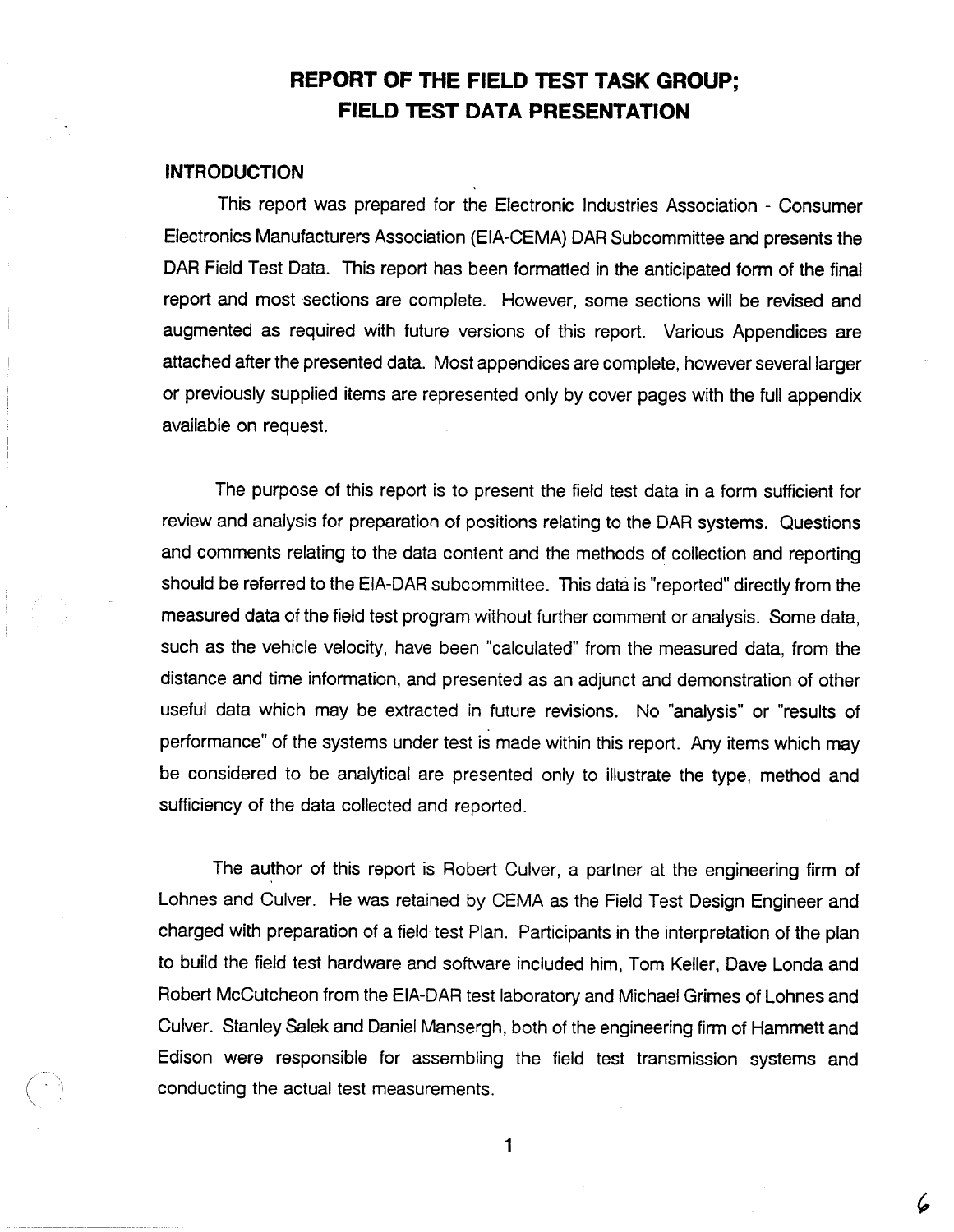#### PROPONENT SYSTEM TESTING

The early CEMA-DAR testing plans called for both laboratory and field testing to be conducted on all the proponent systems submitted for testing. As many as four proponents with nine systems or variations were to be submitted for field testing and the plan (and test vehicle) was to accommodate them all. The DAB Subcommittee - Field Test Task Group, adopted a statement of "Objectives and Goals" for field testing which were incorporated into the early drafts of the test plan in 1995. The final plan was adopted by both the NRSC DAB Subcommittee and the CEMA DAR Subcommittee in June, 1995. A copy of the adopted plan (final version 5.0 dated May 30, 1995), with its attachments, is included with this report as Appendix A. Three proponents with four systems or variations were submitted and tested in the field.

#### FIELD TEST PLAN

7

The plan describes test transmission facilities to be implemented in the San Francisco area with mobile testing to be conducted in the surrounding area. The major portion of testing was conducted over long mobile paths. Those paths were chosen in advance and included areas representative of various propagation conditions. The final routes are presented in this report attached as Appendix B. Other tests were anticipated in the plan, such as short paths and measurements inside building. However, such tests were conducted only as time and events allowed as described later in this report.

#### ROUTES AND DISTANCE REFERENCES

Each of the six long routes were defined by starting and ending landmarks and intermediate landmarks along each route. The routes contained from 14 to 22 landmarks with the distance between sequential landmarks from several hundred meters to several kilometers. The landmarks were assigned by the field test crew at the beginning of the test process during a "pre-scripting" process to lay out the precise path along each route. Minor modifications of the actual path along portions of some of the routes were necessary because of traffic and driving restrictions. The resulting landmarks, which define the final routes and paths, were coded into the computer system used for testing. They were extracted from the computer files when all testing was completed and are presented on the cover pages for the collected data graphs.

 $\overline{2}$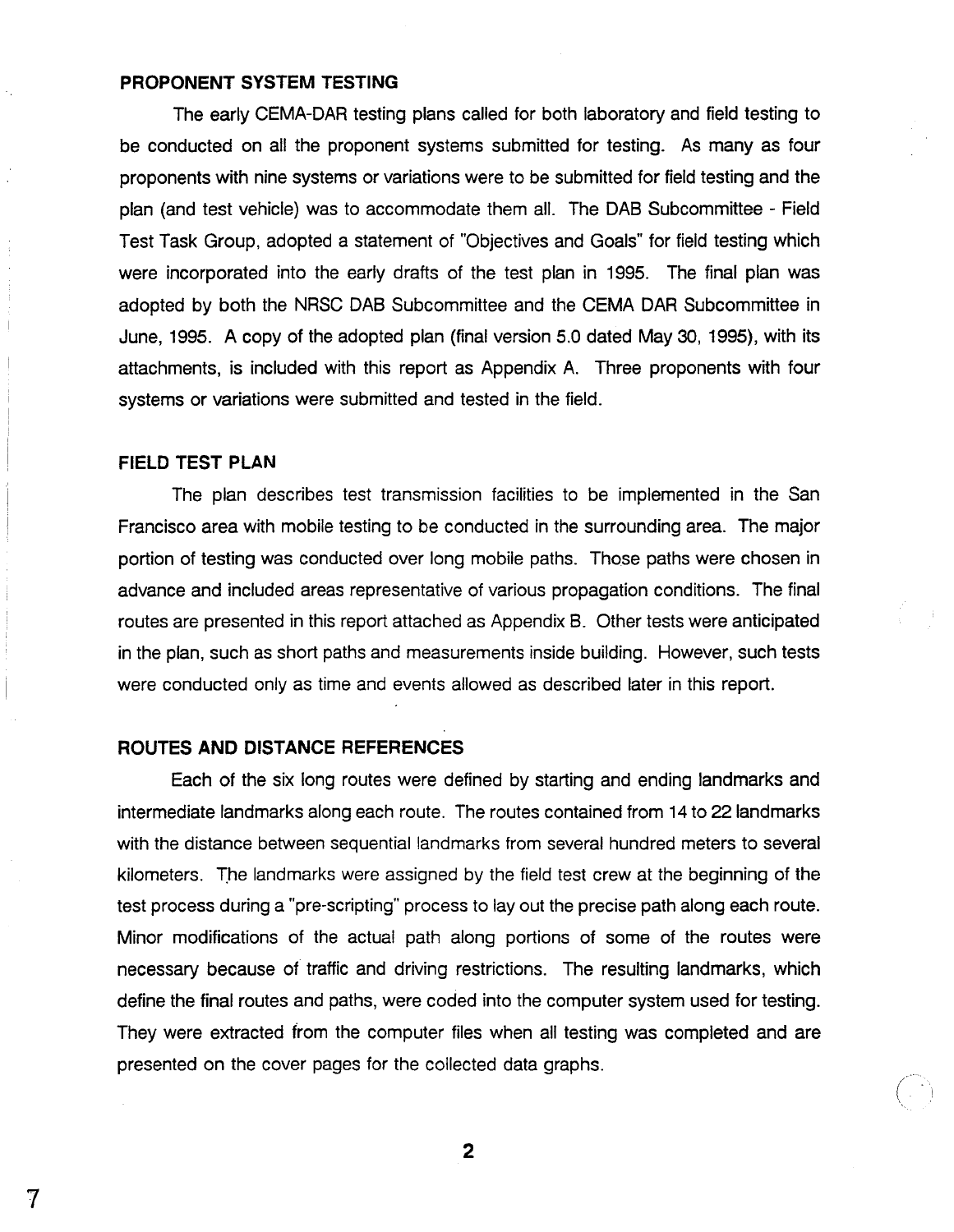The same landmarks were used for each proponent along each route. They are intended to form a uniform basis for comparison to determine position along a route. Linear position between landmarks was precisely determined by the use of a shaft encoder attached to the drive wheels of the test van. The shaft encoder delivered 200 pulses, or distance "Tic Marks" for each revolution of the vehicle wheels. The precise distance traveled by the van for a given number of wheel revolutions was measured and the shaft encoder distance constant was established as listed in the table below;

| <b>DISTANCE</b> | <b>TIC MARKS</b> |
|-----------------|------------------|
| 1.171 CM        | 1.0              |
| 0.461 IN        | 1.0              |
| 1 METER         | 85.4             |
| 1 FOOT          | 26.0             |
| 1 KILOMETER     | 85,394           |
| 1 MILE          | 137,430          |

The short distance tic marks were used to trigger the repetitive collection of data, to precisely mark distance along a path and, together with other data (time) to calculate additional data (velocity).

#### DATA COLLECTED - COMPUTER DATA

The data to be collected is outlined in the test plan in Appendix A. The data presented in this report is as follows;

R.F. SIGNAL LEVEL - The R.F. signal voltage was measured at a convenient location in the mobile test bed. The method and location of R.F. voltage measurement is generally indicated in the overall field test system Block Diagram attached to this report as Appendix C. That overall Block Diagram also shows the Audio, Computer and ancillary items in the test bed. Also included in Appendix C is a detailed Block Diagram of the final configuration of the R.F. sub-section of the test bed components. Included with that Block Diagram is a tabulation of the gain and loss for each of the components in the test bed. The R.F. voltage was measured and recorded at each tic mark supplied by the shaft encoder, at each 1.171 cm (0.461 inch) of distance traveled. This R.F. data was collected at the shortest possible sample distance as determined by the shaft encoder and the vehicle wheel circumference (and at the fastest rate depending on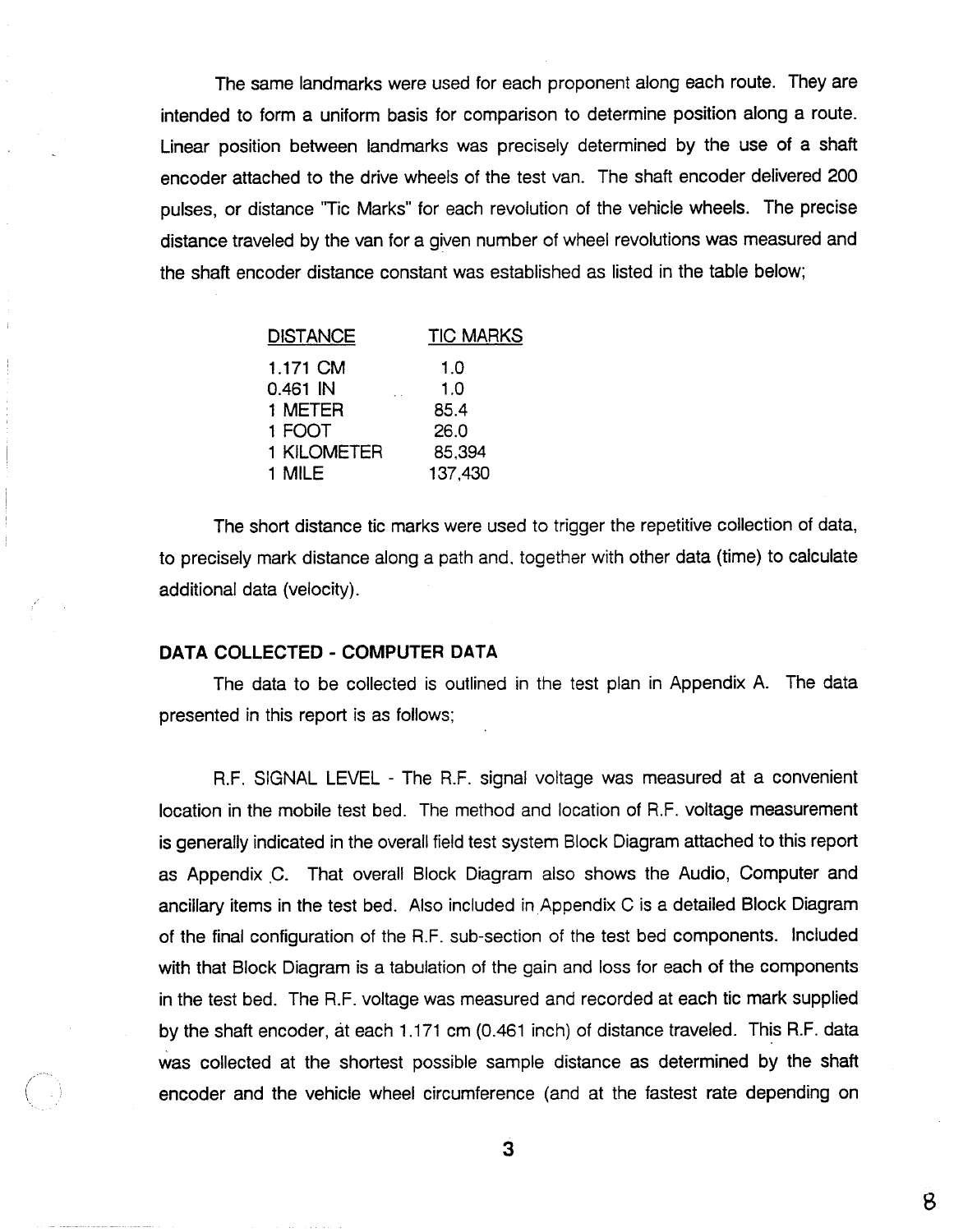vehicle velocity) of any of the data. Other data, as described below, was collected requiarly but less frequently.

AUDIO EVENTS - Attached as Appendix D is a description of the audio events to be monitored and a transcript of the observer training script, further describing two audio "conditions". Those conditions became the audio events which were observed and marked. The two audio conditions, and the resulting marked events, were discussed and defined in the DAR Subcommittee. The audio events can loosely be described as when the audio becomes totally muted or only impaired.

It was the task of two observers in the van to listen by headphones and monitor the received DAR audio, for each of the systems over each path, and to respond by marking an "event" when either of the two audio conditions existed. Their actions were quided by the written training instructions, the verbal instructions of the test operator in the van and their interpretation of these instructions. The observers practiced for this activity by listening to a lengthy sample of previously recorded DAR audio containing a wide variety of audio conditions. By this process, all observers were thoroughly trained to be able to mark the computer files when the required audio conditions were detected. The actual observer action was to press and hold either of two buttons when the corresponding audio conditions were detected.

OTHER DATA - COMPUTER DATA RECORD STRUCTURE - Each tic mark initiated the collection of data with the sampling of the R.F. values. At each tic mark the R.F. values were digitized and stored in temporary memory. At the same time a software timing loop was started to collect additional data. Each data record contains at least the R.F. data, with the additional data being written to create a full record as each timing loop is completed. The full data records are thus interspersed at a more or less uniform spacing among the R.F. only records, with the spacing depending on the velocity of the vehicle. As computer memory was filled, the data was regularly written to disc storage.

The additional data in a full record includes the observations of audio events. described above, and other factors associated with the path being measured such as environmental and physical conditions, landmark position and SMPTE Time Code from

4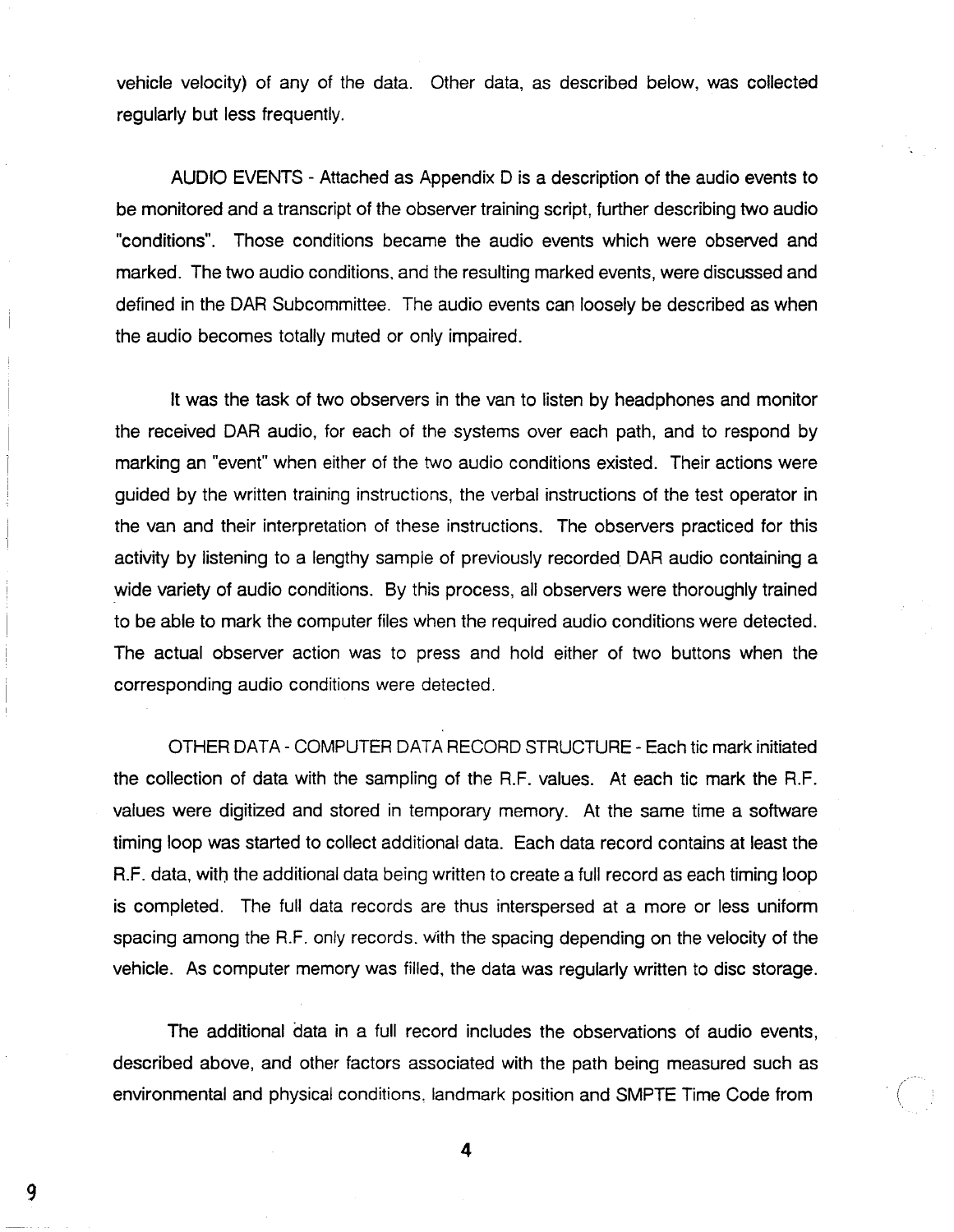other data collection instruments. The timing loop required approximately 30 to 50 ms to complete, depending on other computer activity. From one to several distance tic marks, with only R.F. values recorded, could pass before a full data record was written.

#### DATA COLLECTION - NON COMPUTER DATA

Various "analog" data was recorded in synchronization with the computer data and recorded on other media. That data is not directly presented in this report but has been used in part to extract and present the data in this report. All such additional data will be made available for further analysis and use as necessary. The basis for synchronization of the data is SMPTE Time Code. That time code was pre-striped, as relative time from 0:00:00 to the end of the recording tapes, on both the video and digital audio tapes, and also passed to the computer during video recording. The video sub system, seen in the full system block diagram in Appendix C, served as the master time code reference and to record video based information. The video consisted of two color camera views out of the test vehicle, left and right views comprising a forward panorama, and two video representations of spectrum analyzer displays. The four video views were fed to a four scene video combiner for recording onto one video tape. The recorded video also had the timecode super-imposed on it while the audio tracks contained time code information.

Two 8-track Digital Audio Tape recorders (DAT's) were operated simultaneously and in parallel to record incoming audio, creating simultaneous master and backup tapes. The audio recording DAT's were slaved to the video time code so that synchronized playback is possible. The audio that was transmitted by the proponent systems came from a standard Compact Disc (CD) and player. The audio samples were selected from items submitted to the DAR Committee and previewed and selected by committee members. The total audio play time was just over 60 minutes, comprising all or portions of 25 selections with two identification announcements. A listing of the test audio is attached at Appendix A. The test CD or a DAT tape copy can be made available as necessary. The audio that was received and recorded in the van is listed in the table on the following page.

5

l o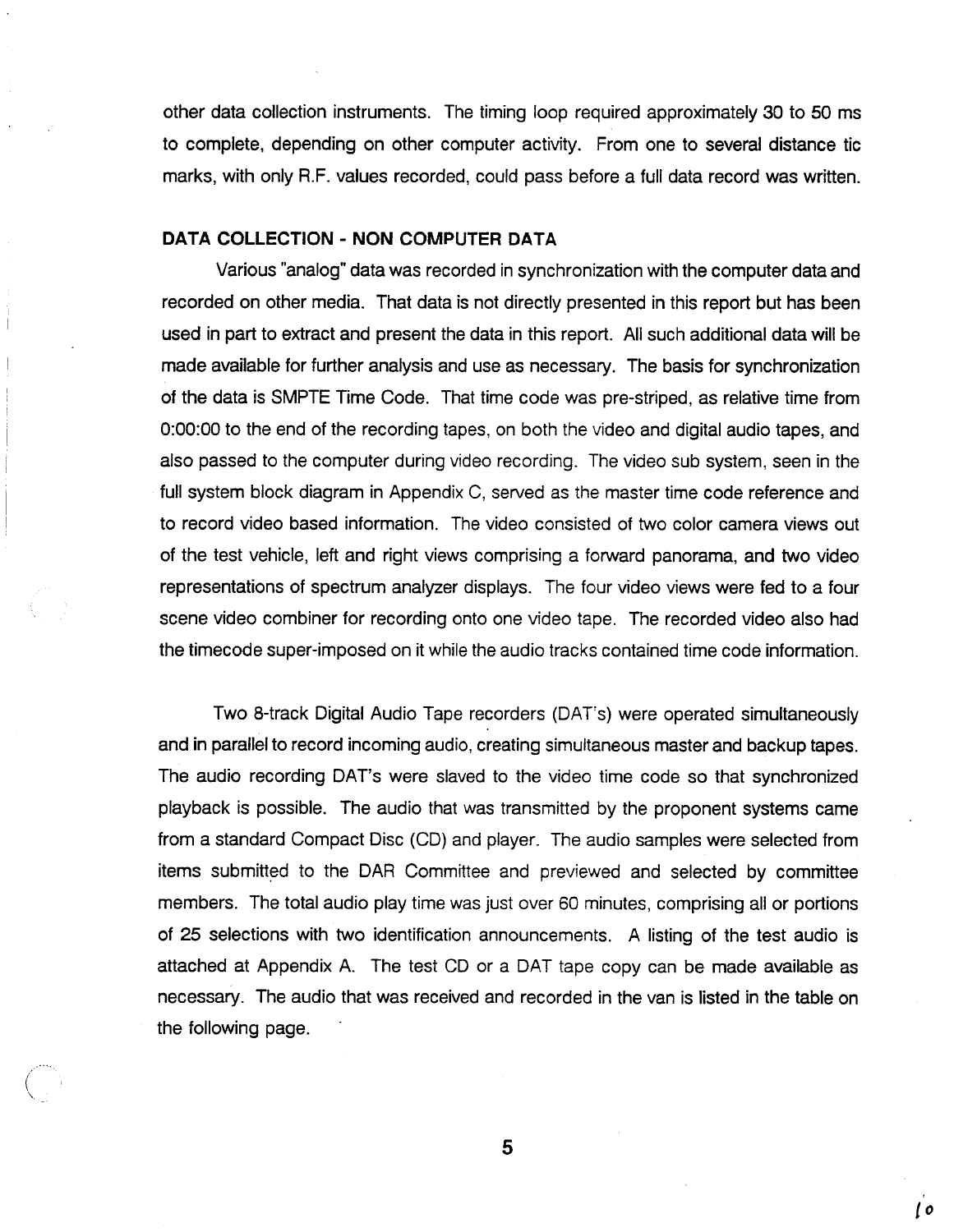| <b>TRACK</b> | <b>CONTENTS</b>                                        |  |  |  |
|--------------|--------------------------------------------------------|--|--|--|
| $1-2$        | DAR Device Under Test digital to analog audio (stereo) |  |  |  |
| $3 - 4$      | Analog FM receiver No.1 off-air broadcast (stereo)     |  |  |  |
| $5 - 6$      | Analog FM receiver No.2 off-air broadcast (stereo)     |  |  |  |
| 7            | not used                                               |  |  |  |
| 8            | "Cockpit Audio" comments by the test crew in the van   |  |  |  |

Two spectrum analyzers were active in the test bed and each had true composite video outputs of their front screen displays. The video outputs were routed to the four scene video splitter to supply two of the video images recorded on tape. One analyzer was operated in a "wide-band" mode, covering the spectrum well beyond the spectrum occupied by the system being tested and sampling the spectrum approximately every 200 ms. This spectrum, recorded on video tape, serves to indicate the general test signal spectrum and extraneous signals which may be present near the test signal. The second analyzer was operated in the "zero-span" mode at the fastest possible sample rate of 200 microseconds per sample. This analyzer followed the voltage of the tested system R.F. signal almost instantaneously, including the fastest level variations due to modulation artifacts as well as null signal periods, as well as the slower short term multipath and the slowest long term obstruction fades.

An analog voltage output is also available on the rear panel of the analyzers which delivered a voltage signal, ranging from zero to slightly more than one volt, proportional to the front display trace. The front panel display covered a range of 80 dB and digitizing the analog voltage yielded approximately 0.2 dB resolution over the 80 dB range. The digitized R.F. voltage was passed to the computer system described below. The display, digitization and resulting voltage recording is highly linear over most of the display range and is capable of accurately recording voltages up to about 20 dB above the maximum display range with only minor gain compression. The calibration and demonstration of linearity of this data is shown in material attached in Appendix C. Procedures used during data collection kept the display within the useful recording range of the analyzer and digitizer combination. For the two higher frequency L-Band and S-Band systems, of the three systems under test, the receiver antennas with associated filters and pre-amplifiers were supplied by the proponents. For the VHF system the antenna was built by the crew assembling the test system and consisted of a 1/4 wavelength monopole over a ground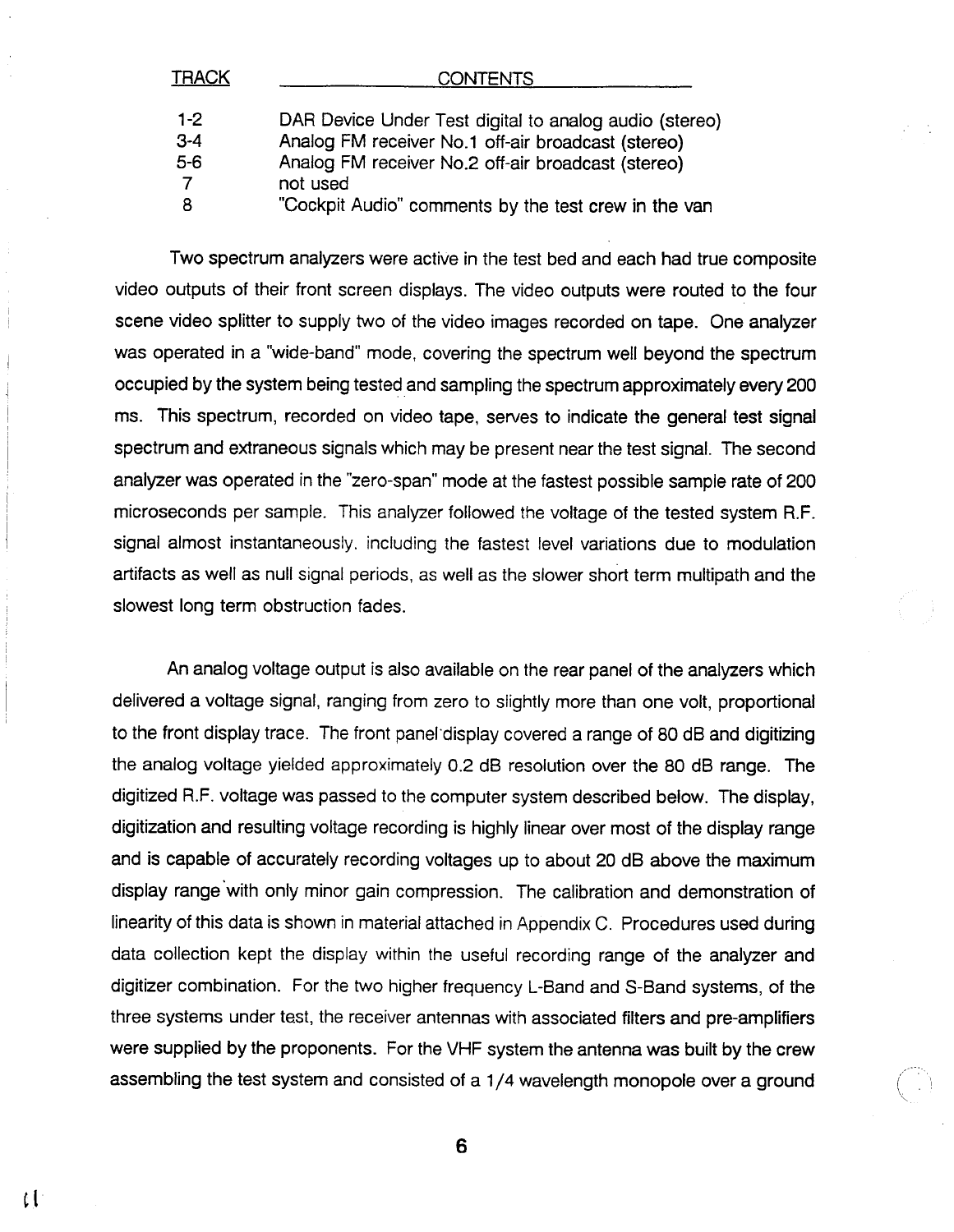plane. All antenna systems were tested and measured at the Audio Systems Engineering department of Ford Motor Company and a full report of those measurements is available as indicated in Appendix C.

#### **FIELD TEST PROCEDURES**

The field test procedures are outlined in Appendix A, including the attachments thereto, and also described below. After a test system and route were chosen for a particular measurement run, the test vehicle had been prepared and the test bed had been initialized, the actual data collection proceeded in a highly automated process. Attached as Appendix E is a description of the standard run process. The start of data collection is initiated by the operator selecting and marking the passing of the first landmark in a particular route file. As each subsequent landmark is passed it is marked by the operator and each landmark indicates the absolute position along a run relative to objects such as road junctions, signs, turns and etc. Passing and marking the last landmark indicates the end of data collection along a route. Intermediate relative position, between landmarks, is indicated by the shaft encoder distance tic marks. A run could be disrupted and re-started at any landmark through which the proceeding run segments were complete. Several of the data files presented in this report were collected in such interrupted and segmented runs. The accuracy of position for these segmented and then reconnected files (or any file including continuous runs) is dependent only on the ability of the operator to accurately mark the crossing of a particular landmark which, depending on the landmark chosen, would be within a few meters. Occasional errors in land marking have been discovered and where possible they are corrected using preceding and/or following landmarks for reference. All route segments where such events occur and may have been corrected are marked with an explanatory note. At the end of a run a short data review was made to assure that data was properly recorded. A "Data Integrity Program" was written and available for more detailed data checking. Each data file was labelled and saved to disc. The computer data was then transferred to high capacity cartridge data tape and the analog data was recorded on DAT tapes and video tape for long term storage.

#### **TRANSMISSION FACILITIES**

The DAR Field Testing was conducted in the San Francisco area with a main

 $\overline{7}$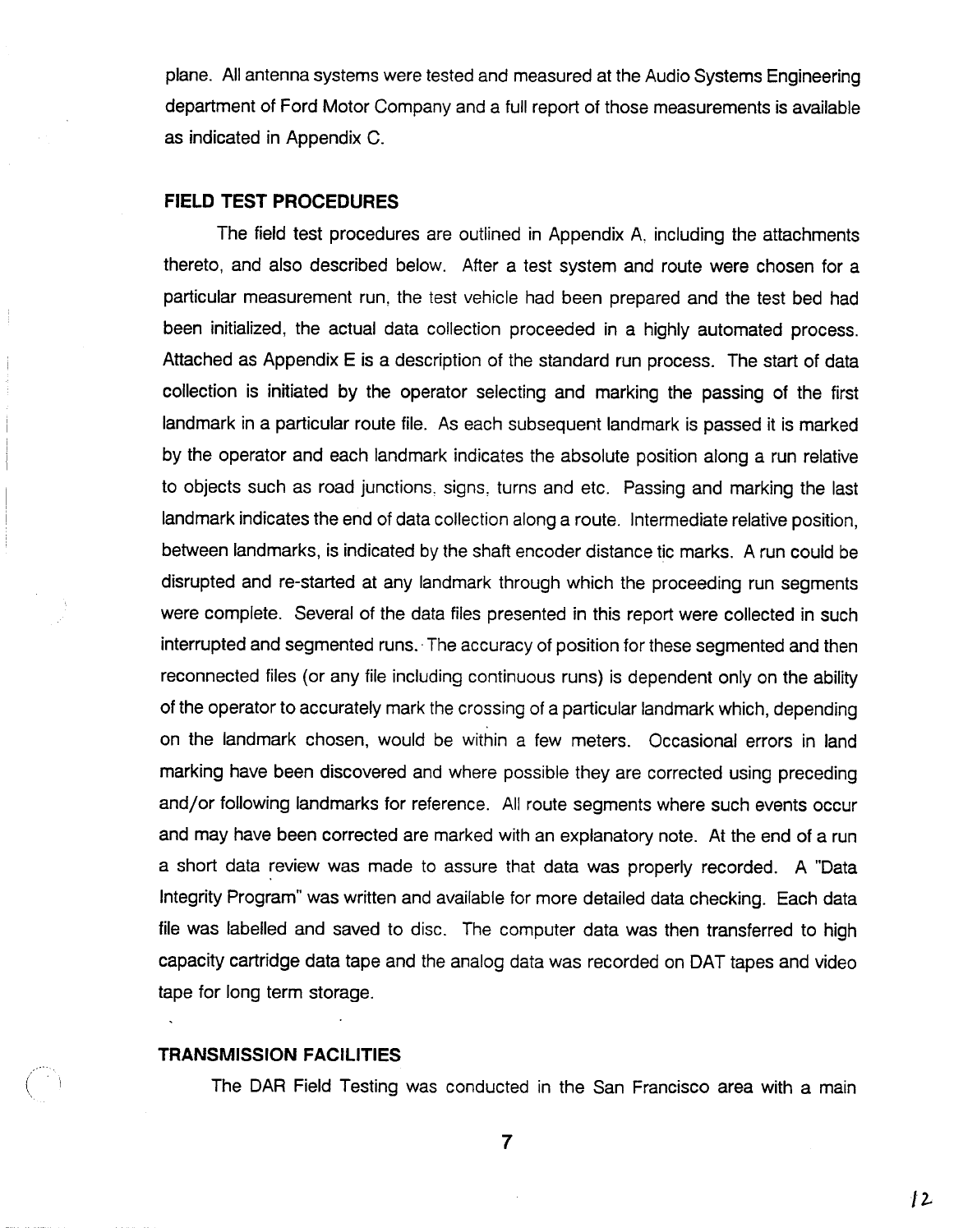transmission facility at Mount Beacon, near Sausalito, California. The gap filling capability of the EUREKA-147 DAB system was also tested using additional transmission facilities. The attempt to have one of the Mount Beacon licensed FM facilities act as a host for IBOC FM system testing proved futile, hence an IBOC DAR transmission system was not built. The FM IBAC and the L-Band EUREKA-147 experimental transmitter facilities were both built and put into operation. The details of both transmission facilities are contained in copies of FCC applications for Experimental transmission facilities and other pertinent data attached to this report as Appendix F. The Mount Beacon transmission facilities were directly controlled and monitored by the Field Test Engineers, representatives of the EIA-DAR Field Testing process, whenever test transmissions or facility work was being conducted. Samples of the transmission and work logs are also attached in Appendix F. The VOA-JPL S-Band satellite system was up-linked from the JPL laboratory in White Sands, New Mexico to a NASA TDRS Satellite in Geo-synchronous orbit over Hawaii. The only accessible part of that transmission system, the up-link transmitter, was secured so no unauthorized changes could be made.

The audio fed to all of the systems was supplied by a continuously repeating Compact Disc on a standard player at both the Mount Beacon and White Sands sites. No operator intervention was required other than to make sure the CD player was operating.

#### TEST AND DATA COLLECTION COMPUTER; SOFTWARE AND HARDWARE

The Field test mobile data collection system was structured around a computer system employing National Instruments (NI) hardware and software data collection components. The NI software "LabWindows/CVI" was used to write a custom data collection program for this purpose. The software provided a virtual instrument panel on the computer video display which included selection boxes and switches to configure, run and monitor the proper test. Data monitored by the real time display of that virtual instrument panel included; R.F. voltage, Audio events, time code, landmark selection and marking, manual comments, etc.

The hardware used consisted of a standard PC with a 133 mHz Pentium processor and large amounts of memory and disc capacity and a high speed tape sub-system. A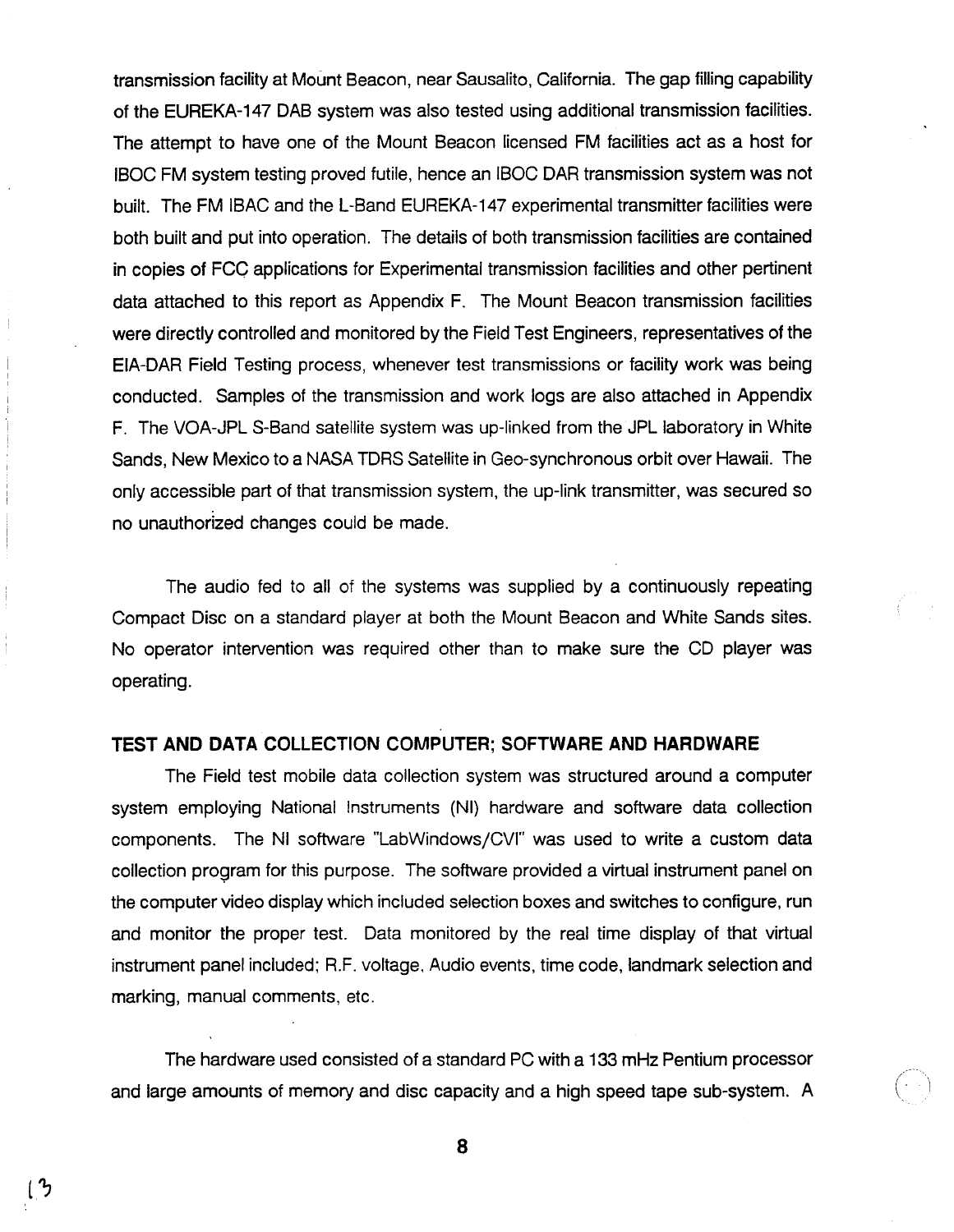National Instruments data acquisition board was installed and suitable interfaces were constructed to outside instruments. The observer interface push buttons, for marking audio events, consisted of standard PC game pads with color coded buttons.

#### **DATA FORMAT**

The data collected in the computer was written in several records using standard PC-computer file formats. The main records were; a main data file consisting of a header followed by a string of data records; a landmark file; and a comment file. The main data file header contained information regarding; the system under test, the route chosen, weather observations, operator identification time, date, etc. The measured data is organized after its header in a repeating 16 Byte string, one for each data point, with the following sequence and contents:

| <b>BYTE</b>    | <b>CONTENTS</b>                                                 |
|----------------|-----------------------------------------------------------------|
| $1-2$          | R.F. level, output from the NI hardware A-D converter.          |
| $3 - 4$        | Comment, index for text manually entered into the computer.     |
| $5-6$          | Weather, notes to the temperature, sky, wind, etc.              |
| $\overline{7}$ | Landmark, the number of the next sequential landmark.           |
| -8             | Event marks, indicating if observer 1 or 2 buttons are pressed. |
| $9 - 16$       | Timecode, an 8 Byte ASCII representation of SMPTE timecode.     |

As described above, each tic mark of the shaft encoder caused one 16 Byte record to be written. Most records contain only the 2 Byte representation of the R.F. voltage level represented by the zero-span spectrum analyzer voltage, with the remaining 14 Bytes being set to zero. Approximately each 30 milliseconds a full 16 Byte data record was written. The timecode associated with each full data record confirms that the time between successive full records usually is one video frame (33 milliseconds) and occasionally two or more frames.

#### **DATA PRESENTATIONS**

The National Instruments software was used to create a virtual test instrument in the computer for display on the computer monitor. Some of the data was displayed in real time as it was collected and recorded, to confirm the proper operation of the system. Similar data displays were created to replay the data immediately after it was collected to assure the integrity of the data. This virtual instrument was further expanded to present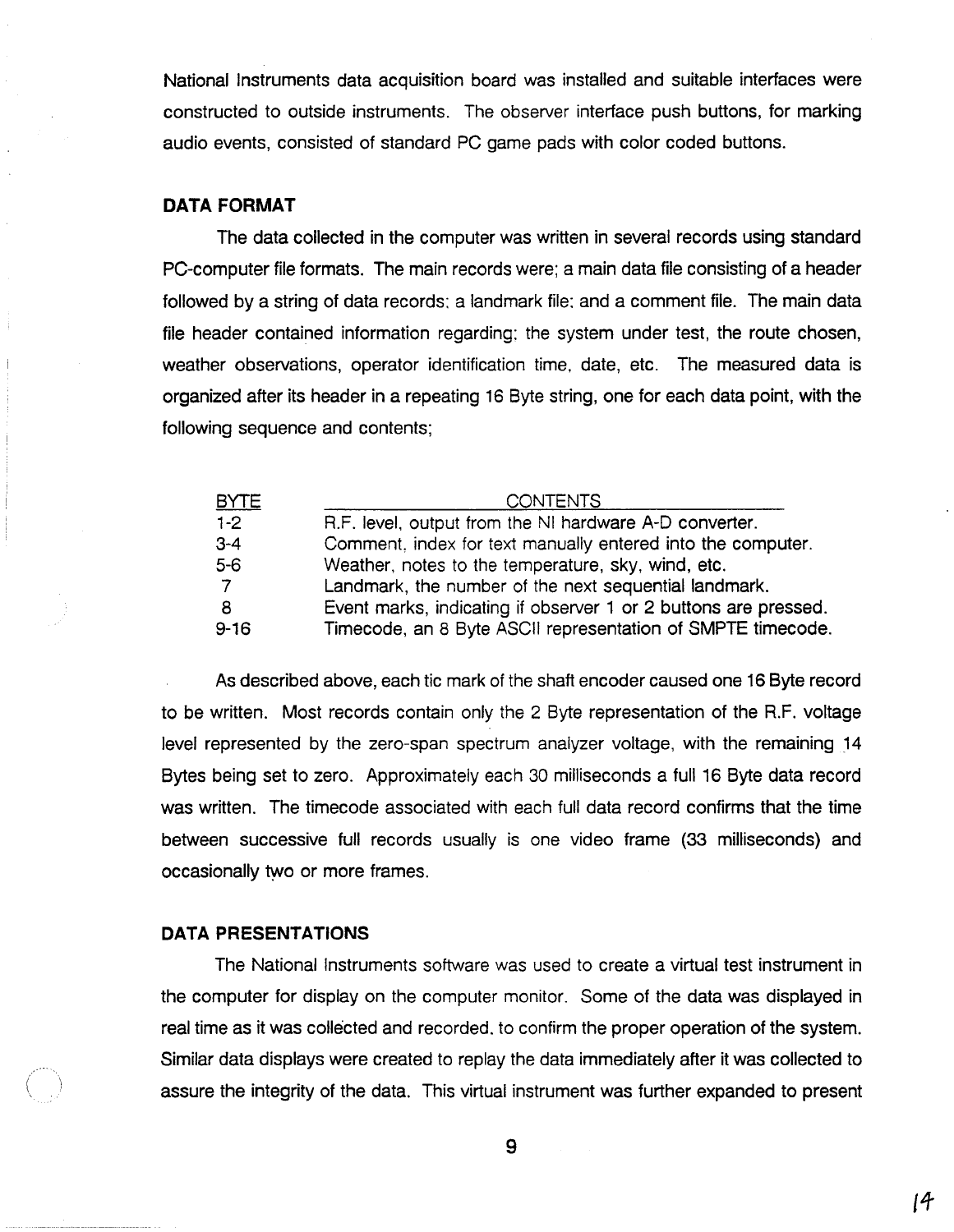the data displays that follow.

Each of the six long routes are analyzed and displayed sequentially, from the first to the last landmarked segments, with each of the four systems that were tested being displayed for each route segment. Each of the following displays represents the distance in meters between two consecutive landmarks. Those absolute distances are different between each successive landmark along a route. However, within a particular span of landmarks on a particular route, the absolute distance in meters is identical for each of the four runs over a segment and is reported on the graphs as very nearly equal (where landmarking errors did not occur), as expected. The minor differences in distance, typically within 1% of a particular path, are expected and due to minor variations of the actual marking of a landmark or minor variations in the actual path driven (for example a lane change forced by traffic conditions which would change over the several weeks the four systems were tested). Larger distance anomalies are due to missed or mismarked landmarks and are noted on graphs where they occur.

The landmarks for each route are listed on an index page attached at the beginning of each of the sets of route data graphs. At each landmark the topography, urbanization and foliage (the "environment") within each route segment is described by a three letter code. The three letter environment codes are decoded and also listed on the landmark index page. Finally, a summary of audio events for each of the systems on a route is listed on the index pages. A detailed map of the particular route also precedes each route data set.

Following the index page are a series of graphs representing the computer data collected along each path. Each two page set of four graphs covers one landmark segment of one route for the four systems under test. The graphs are positioned from top to bottom on the left and right pages in the order in which the systems were tested. Each graph contains a clear title for the system, route and landmark segment. Graphs for route segments which have had landmark data corrected may be marked with beginning and end record numbers rather than landmarks. The top left and right corners of each graph, marked by the landmark number, indicates the landmark position. The three letter environment code, for the segment after the landmark, is printed after each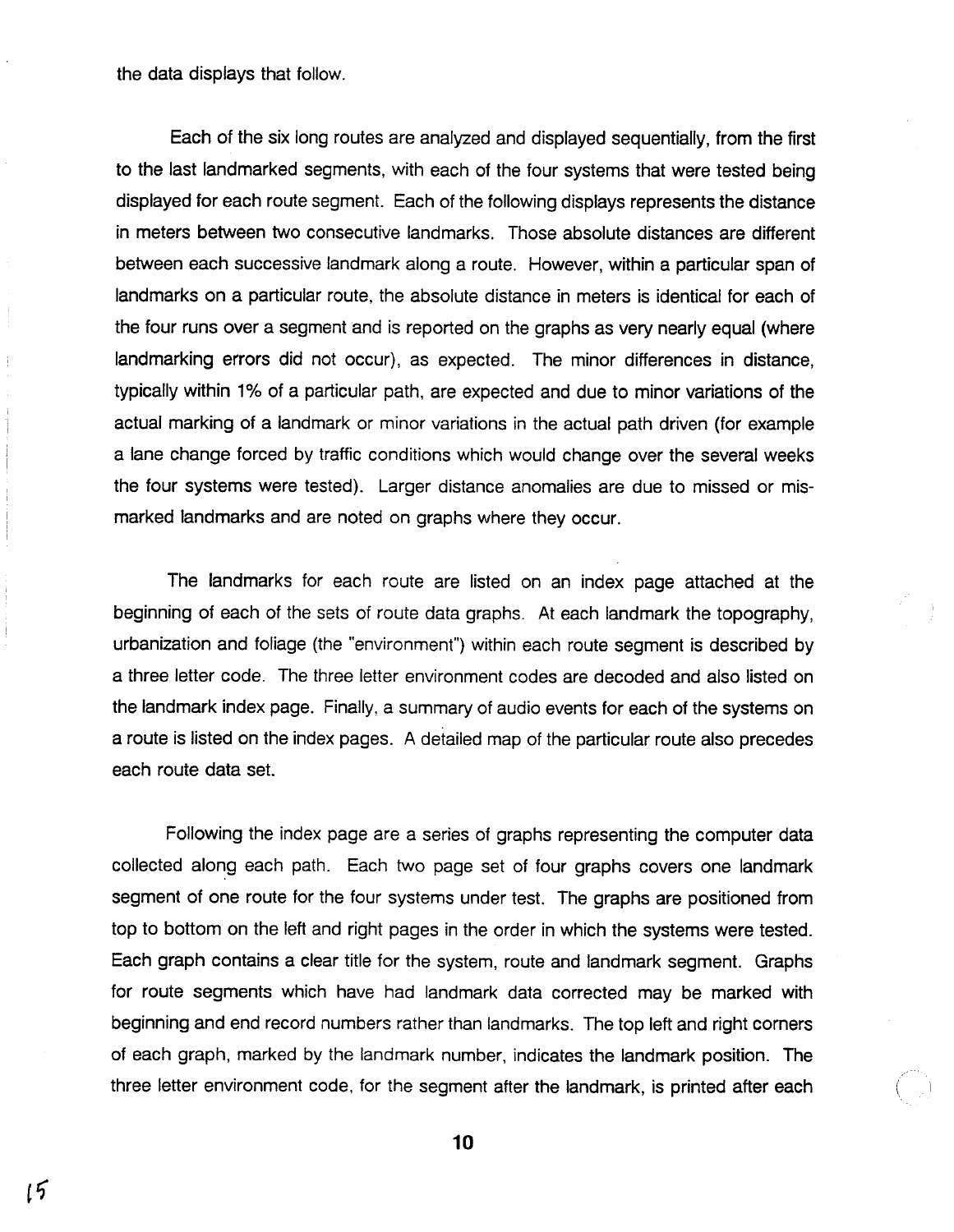of the landmark numbers. On the top of each graph the velocity of the van has been calculated in Kilometers Per Hour (kph) from the distance and elapsed time. It is plotted along the distance (meters) horizontal axis with divisions marked and labeled at 10% of the total landmark segment length. The velocity is calculated every 20 timecode records. or approximately every second of time. Occasional velocity computation artifacts may be seen where an upward or downward velocity spike is shown. This is due to occasional timecode errors resulting in an incorrect velocity computation.

Below this graph is the main data graph with two major components, the R.F. level and the observer event marks. The vertical axis is plotted in relative dB from 0 to -100 at 10 dB per division with the same horizontal scale distance in meters. The R.F. level is plotted by a small dot for each measured value, approximately every 1.17 cm or  $85+$ points in each meter. Each graph, which covers from several hundred meters to several kilometers, contains thousands of points. Attached as Appendix G are several graphs showing expanded views of several interesting segments of paths. In these, the structure of the R.F. graphs and other information, for example the presence and severity of multipath propagation, becomes clear.

The various systems under test used passive or active antennas with different loss or gains, the test bed had different configurations and gain or loss for the different systems and some R.F. values were measured differently. For example the S-Band system used an active antenna with approximately 43 dB net gain, and a linear gain block down converter with approximately 40 dB of gain. That system voltage was not measured at S-Band R.F. but at the down converted I.F. frequency of 65 MHz. The I.F. level was therefore, approximately 40 dB higher than the R.F. input because of the I.F. converter gain. The I.F. conversion process in this system is linear, without any automatic gain stages, so the I.F. level is representative of the R.F. level. For this presentation all R.F. values have been shifted by an appropriate "gain" adjustment in the graphing software to place the average R.F. trace near the center to bottom third of the graph. The "attenuation" added with the graphing software is: 40 dB for the L-Band system, 30 dB for the VHF system and 50 dB for the S-Band system. Hence, all R.F. levels are relative, not absolute. Further analysis may be applied to equate the R.F. level to standard reference levels, such as system noise floor or absolute power in watts.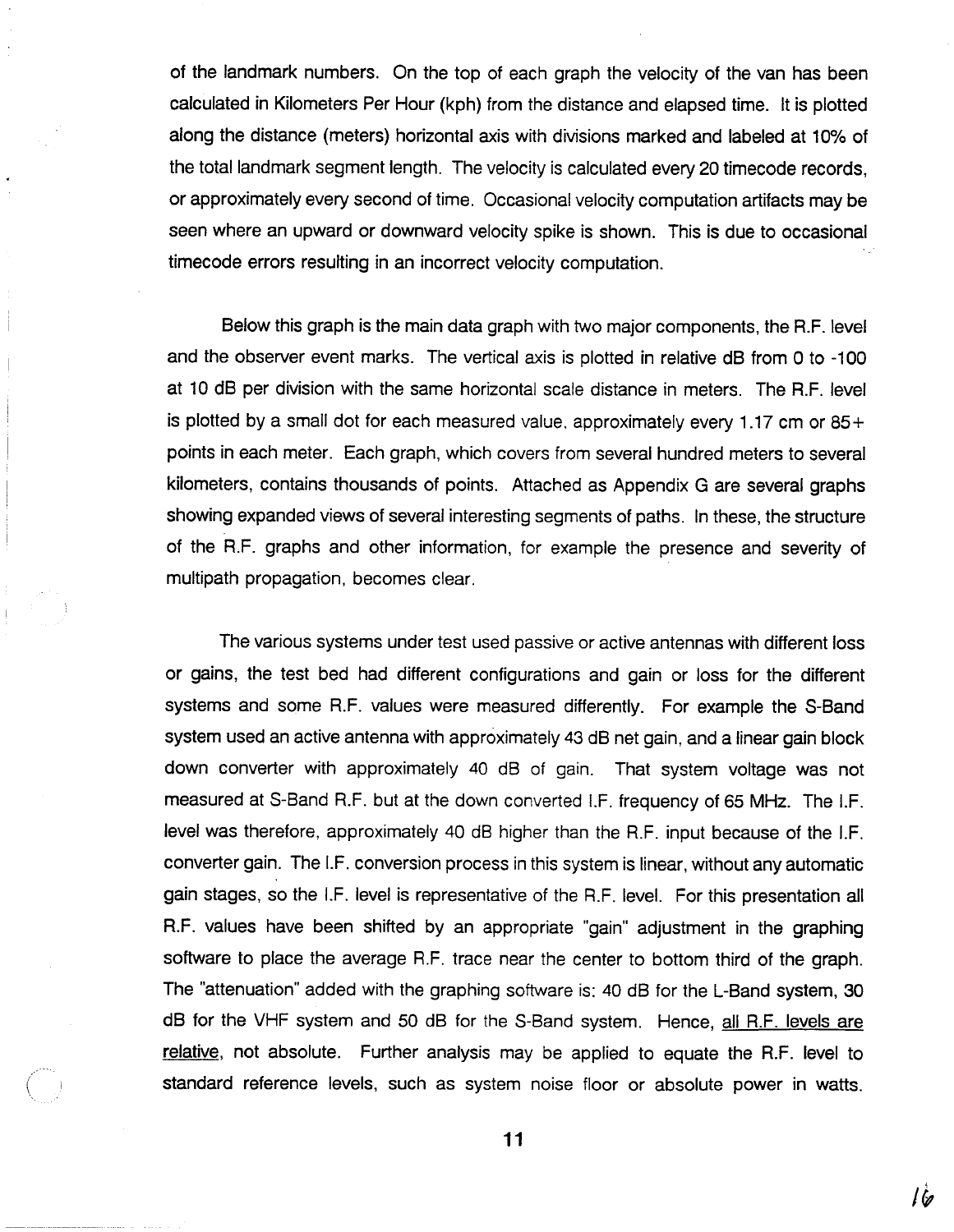Attached in Appendix C is a block diagram and tabulation of the DAR test system power calibration. From the Appendix C data and the "gain" adjustments listed above the R.F. signal at various points in the testbed can be calculated.

The event marks from the two observers are also indicated on the graphs by the heavy horizontal bands, or dots for short events, in the top two divisions of the graph. The black band indicates the muted event and the gray band indicates the impaired event. As long as an observer pressed an event button a mark was placed in each succeeding record. The computer recorded and displayed event marks are not exclusive. both black and gray can be marked simultaneously and such marks, simultaneous or not, are indicative of the technique used by the observers. It is anticipated that observers using the "two thumb" method to press the two buttons might indicate a transition from one event to the other by momentary simultaneous marks. Observers using a single finger can only indicate one event at a time with a distinct gap between events. The first observer is represented by the top black and gray band pair and observer two by the lower pair. As stated earlier the events are marked only for the full data records so there are usually several, and occasionally dozens of R.F. data points between each event mark. This is illustrated more clearly in the expanded plots in Appendix G.

At the bottom of each graph is a listing of the event summaries. In this count of events if either observer marked an event muted or impaired, it is counted as a muted or impaired event for that record (a logical "OR" operation). The summary for the entire route for all proponents is contained at the beginning of the route graphs on the landmark and environment index pages and is counted in this same way.

#### OTHER MEASUREMENTS; VHF CO-CHANNEL INTERFERENCE

The experimental VHF FM station KEIA, used for the AT&T IBAC system testing was bracketed by two stations on frequencies two channels above and below its assigned frequency. In addition, other FM stations in outlying areas were operating on Co-Channel frequencies with KEIA. The potential for interference existed where ever the desired KEIA signal was low and the interfering signal was unusually high, for example because of anomalous propagation due to intervening terrain. To investigate the potential for this, measurements were repeated along several of the test routes on the KEIA frequency, but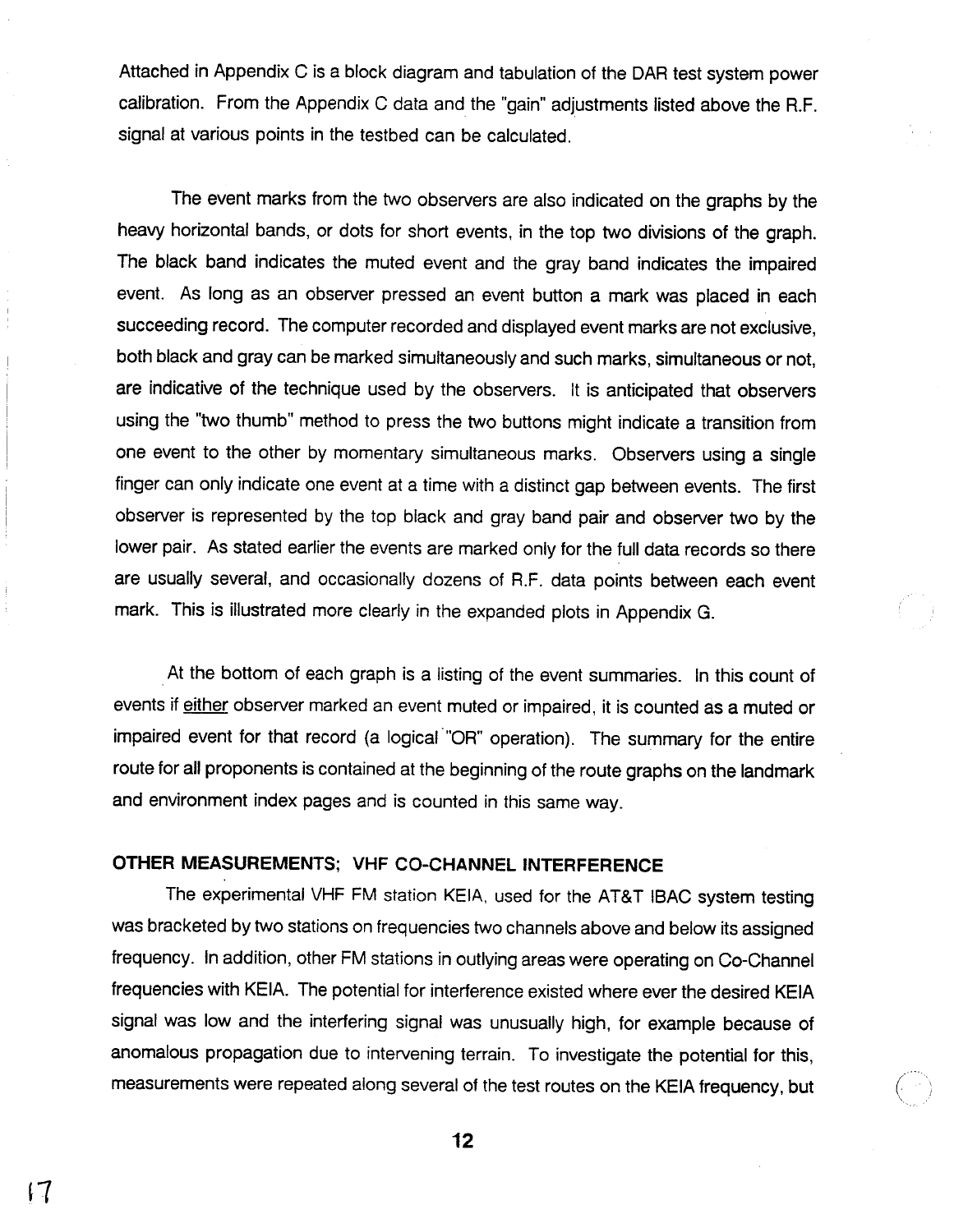with that transmitter silent, looking for potential Co-Channel interfering signals. The results of those measurements are presented at Appendix H.

#### DATA PRESENTATION; GENERAL OBSERVATIONS

Two independent observers were monitoring the DAR audio and marking audio events. A general review of the graph of events marked by the observers, showing the general near simultaneous occurrence of events or lack of events, indicate the general agreement of the two independent observers.

#### FURTHER POTENTIAL PROCESSING AND PRESENTATION

Several options exist for presentation of the DAR Field Test Data. The R.F. values can be equated to a reference level, such as power at the input of the device under test, voltage at the antenna element output terminals, as field strength or power density, etc. The R.F. data points can be averaged over a sliding window to filter out short or longer term variations such as those due to; modulation, multipath or short blockage fades. The measured R.F. can be analyzed for indications of multipath propagation (a recurrent and repetitive fading cycle) and a multipath "rating" can be applied to route sub segments. The various measured and calculated parameters can be compared with each other; such as comparing events to velocity or events to multipath presence and average longer term R.F. level. For the shared VHF band system the background R.F. can be compared to the device under test R.F. to investigate failures due to insufficient C/I ratio.

It is anticipated that all of the test data can be made available to interested parties (in a form represented by the level of processing evident in this report) for their own further analysis.

This data has been presented to the proponents for their review and will be presented to the DAR committee for its deliberations. Further analysis as outlined above can be conducted after committee review, if necessary, to clarify the data and provide a proper interpretation of the results by that committee.

#### **CONCLUSIONS**

The DAR field testing program has been completed, to a large extent as described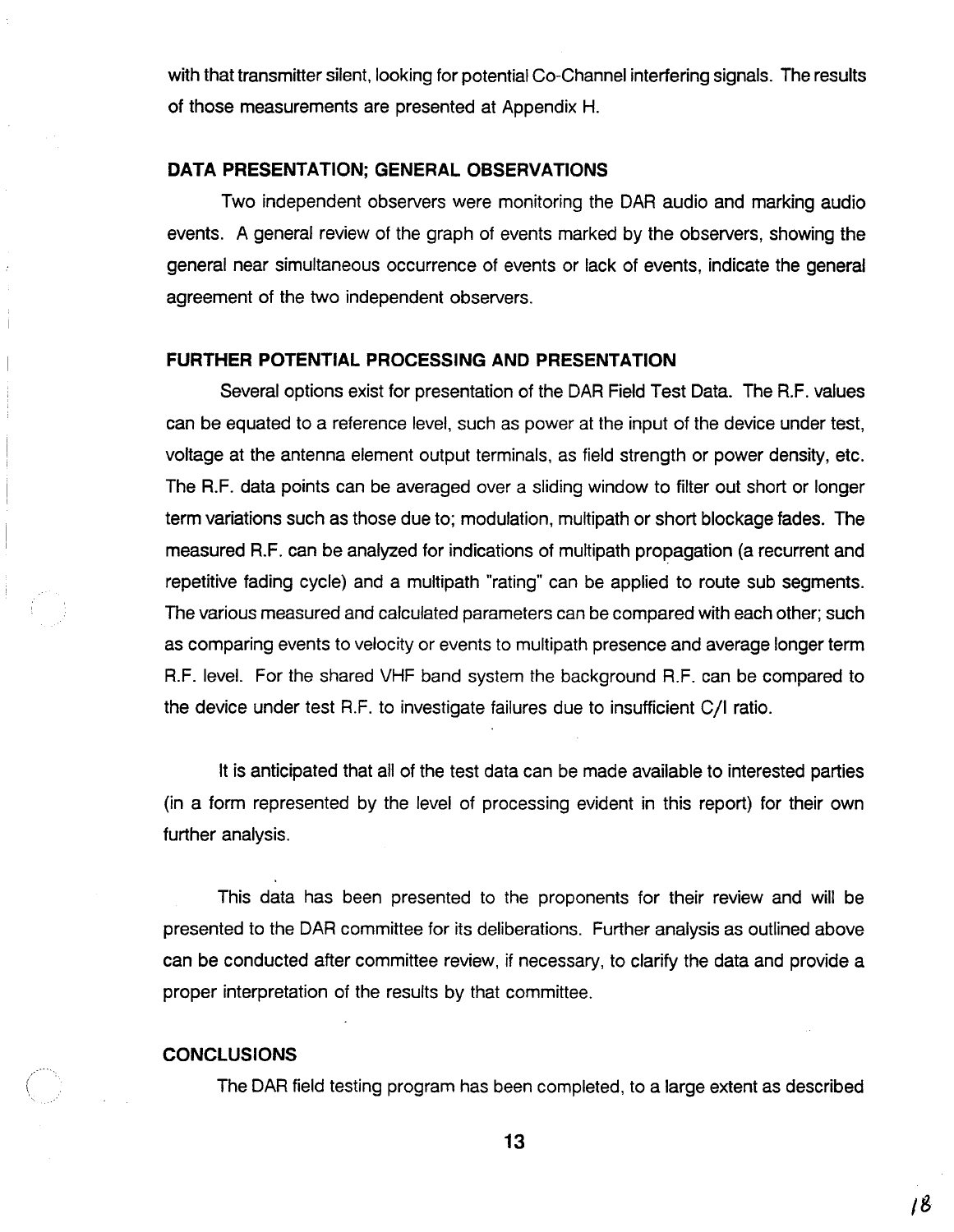in the original test plan. The long path measurements, the eventual primary goal of the project, has been totally completed. Minor data recording and recovery errors, affecting a small percentage of the total data, have been and are being addressed as described above. The indoor measurements were made but transmission and reception equipment problems resulted in data of limited usefulness. That data will be examined as time permits to attempt to extract useful information and to provide a future presentation. Time did not permit any measurements or investigation of particular areas within the test city by way of the anticipated short path or spot measurements.

The audio events marked on the various long path graphs, together with the R.F. level, give a clear indication of system operation along a path and hence over an area of similar propagation conditions. The presence or absence of audio events is a very good indicator of the expected level of reliable performance of a system under the conditions in which it was operated for this test. It may be possible for proponents to use this information to diagnose causes of system failures or, with care, to extrapolate performance of a system under other operating conditions, for example with different transmitted power.

Respectfully submitted,

Robert D. Culver, P.E., EIA Field Test Design Engineer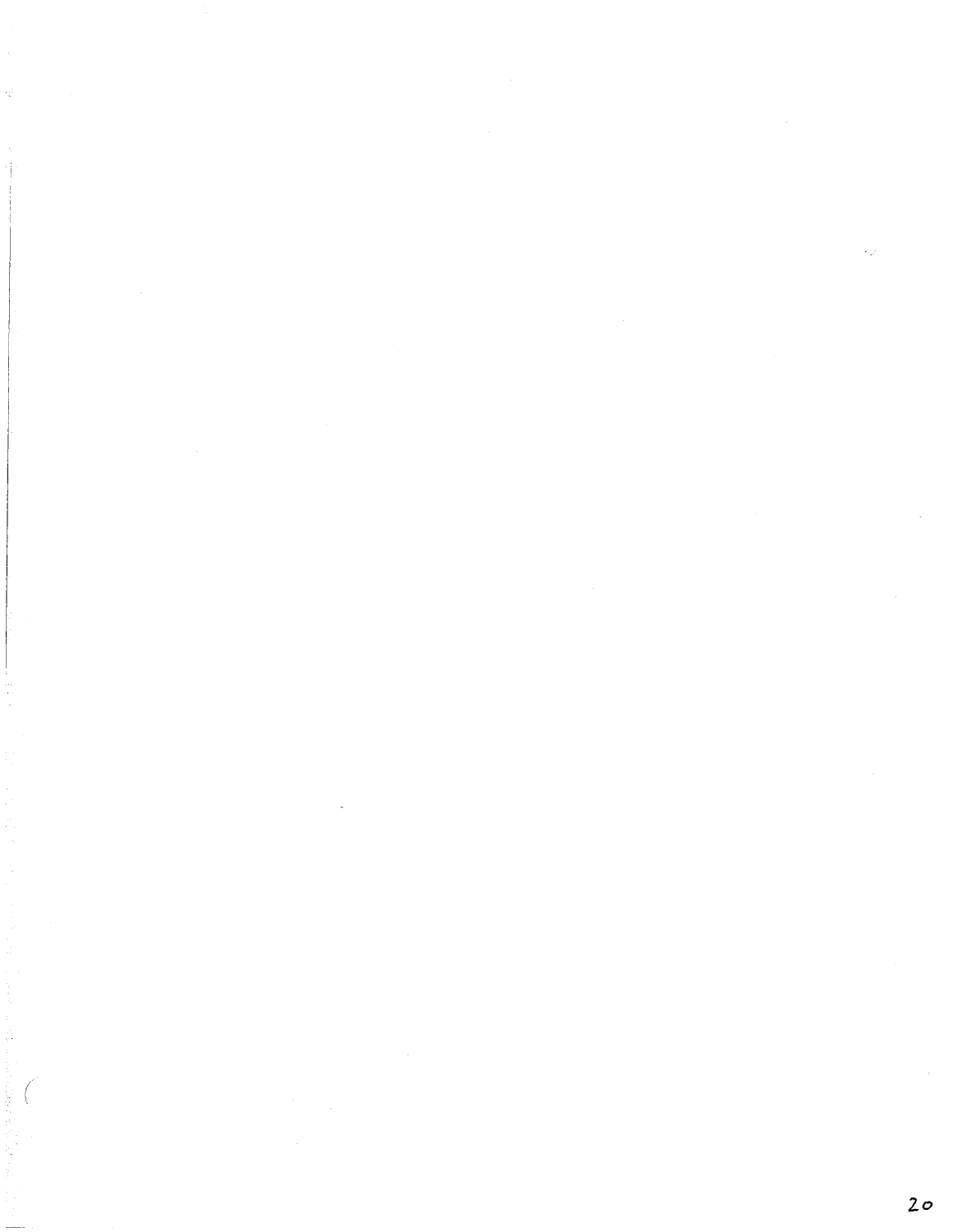#### **NRSC-R52**

#### **NRSC Document Improvement Proposal**

If in the review or use of this document a potential change appears needed for safety, health or technical reasons, please fill in the appropriate information below and email, mail or fax to:

> National Radio Systems Committee c/o Consumer Electronics Association Technology & Standards Department 1919 S. Eads St. Arlington, VA 22202 FAX: 703-907-4190 Email: standards@ce.org

| DOCUMENT NO.                                          | <b>DOCUMENT TITLE:</b> |                   |  |
|-------------------------------------------------------|------------------------|-------------------|--|
| <b>SUBMITTER'S NAME:</b>                              |                        | TEL:              |  |
| COMPANY:                                              |                        | FAX:              |  |
|                                                       |                        | EMAIL:            |  |
| <b>ADDRESS:</b>                                       |                        |                   |  |
|                                                       |                        |                   |  |
| <b>URGENCY OF CHANGE:</b>                             |                        |                   |  |
| Immediate                                             |                        | At next revision  |  |
| PROBLEM AREA (ATTACH ADDITIONAL SHEETS IF NECESSARY): |                        |                   |  |
| a. Clause Number and/or Drawing:                      |                        |                   |  |
| b. Recommended Changes:                               |                        |                   |  |
| c. Reason/Rationale for Recommendation:               |                        |                   |  |
|                                                       |                        |                   |  |
| <b>ADDITIONAL REMARKS:</b>                            |                        |                   |  |
|                                                       |                        |                   |  |
| SIGNATURE:                                            |                        | DATE:             |  |
|                                                       |                        | FOR NRSC USE ONLY |  |
| Date forwarded to NAB S&T:<br>Responsible Committee:  |                        |                   |  |
| Co-chairmen:                                          |                        |                   |  |
| Date forwarded to co-chairmen:                        |                        |                   |  |